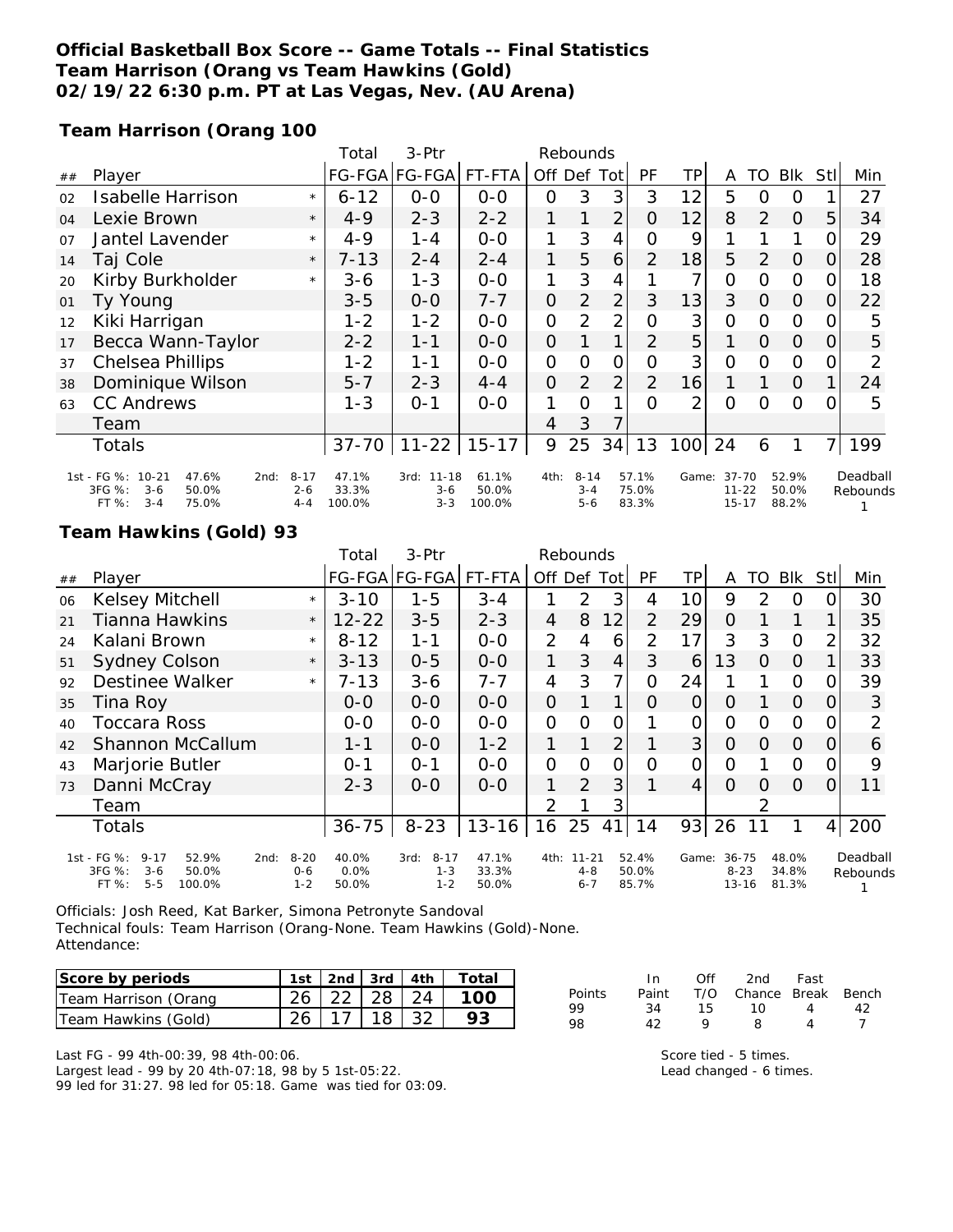### **Team Harrison (Orang vs Team Hawkins (Gold) 02/19/22 6:30 p.m. PT at Las Vegas, Nev. (AU Arena) 1st PERIOD Play-by-Play (Page 1) HOME TEAM: Team Hawkins (Gold) Time Score Margin VISITORS: Team Harrison (Orang**

| HOME TEAM: Team Hawkins (Gold)      | l ime | Score       |                | Margin VISHORS: Team Harrison (Orang   |
|-------------------------------------|-------|-------------|----------------|----------------------------------------|
| MISSED JUMPER by Tianna Hawkins     | 09:40 |             |                | REBOUND (DEF) by Taj Cole              |
|                                     | 09:32 |             |                | MISSED LAYUP by Jantel Lavender        |
|                                     | 09:32 |             |                | REBOUND (OFF) by Taj Cole              |
| FOUL by Kelsey Mitchell (P1T1)      | 09:28 | $0 - 1$     | V <sub>1</sub> | GOOD! FT SHOT by Taj Cole              |
| REBOUND (DEF) by Kalani Brown       | 09:28 |             |                | MISSED FT SHOT by Taj Cole             |
|                                     |       | 09:28 S 14  |                |                                        |
|                                     |       |             |                |                                        |
| GOOD! 3 PTR by Destinee Walker      | 09:08 | $3 - 1$     | H <sub>2</sub> |                                        |
| ASSIST by Kalani Brown              | 09:08 |             |                |                                        |
| REBOUND (DEF) by Kelsey Mitchell    | 08:53 |             |                | MISSED JUMPER by Isabelle Harrison     |
| MISSED 3 PTR by Kelsey Mitchell     | 08:44 |             |                | REBOUND (DEF) by Jantel Lavender       |
|                                     | 08:33 | $3 - 4$     | V <sub>1</sub> | GOOD! 3 PTR by Jantel Lavender         |
|                                     | 08:33 |             |                | <b>ASSIST by Lexie Brown</b>           |
| MISSED LAYUP by Tianna Hawkins      | 08:09 |             |                | REBOUND (DEF) by Taj Cole              |
|                                     | 08:02 | $3 - 6$     | V <sub>3</sub> | GOOD! LAYUP by Isabelle Harrison [PNT] |
|                                     |       |             |                |                                        |
|                                     | 08:02 |             |                | ASSIST by Taj Cole                     |
| GOOD! 3 PTR by Destinee Walker      | 07:56 | $6 - 6$     | T <sub>1</sub> |                                        |
| ASSIST by Kalani Brown              | 07:56 |             |                |                                        |
|                                     | 07:34 | $6 - 8$     | V <sub>2</sub> | GOOD! LAYUP by Kirby Burkholder [PNT]  |
| GOOD! LAYUP by Tianna Hawkins [PNT] | 07:18 | $8 - 8$     | T <sub>2</sub> |                                        |
| ASSIST by Sydney Colson             | 07:18 |             |                |                                        |
| REBOUND (DEF) by Tianna Hawkins     | 07:06 |             |                | MISSED 3 PTR by Kirby Burkholder       |
|                                     |       |             |                | REBOUND (DEF) by Taj Cole              |
| MISSED 3 PTR by Sydney Colson       | 06:56 |             |                |                                        |
| REBOUND (DEF) by Tianna Hawkins     | 06:45 |             |                | MISSED JUMPER by Taj Cole              |
| MISSED 3 PTR by Tianna Hawkins      | 06:35 |             |                | REBOUND (DEF) by Kirby Burkholder      |
| REBOUND (DEF) by Kalani Brown       | 06:19 |             |                | MISSED JUMPER by Taj Cole              |
| GOOD! LAYUP by Sydney Colson [PNT]  | 06:04 | $10 - 8$    | H <sub>2</sub> |                                        |
| REBOUND (DEF) by Kalani Brown       | 05:50 |             |                | MISSED 3 PTR by Taj Cole               |
| GOOD! FT SHOT by Destinee Walker    | 05:22 | $11 - 8$    | H 3            | FOUL by Kirby Burkholder (P1T1)        |
| GOOD! FT SHOT by Destinee Walker    | 05:22 | $12 - 8$    | H 4            |                                        |
|                                     |       |             |                |                                        |
| GOOD! FT SHOT by Destinee Walker    | 05:22 | $13 - 8$    | H 5            |                                        |
| SUB IN: Danni McCray                | 05:22 |             |                | SUB IN: Ty Young                       |
| SUB IN : Marjorie Butler            | 05:22 |             |                | SUB IN: Dominique Wilson               |
| SUB OUT: Kelsey Mitchell            | 05:22 |             |                | SUB OUT: Isabelle Harrison             |
| SUB OUT: Tianna Hawkins             | 05:22 |             |                | SUB OUT: Kirby Burkholder              |
|                                     |       | 05:22 \$ 92 |                |                                        |
| FOUL by Danni McCray (P1T2)         | 05:05 | $13-9$      | H 4            | GOOD! FT SHOT by Ty Young              |
|                                     | 05:05 | $13 - 10$   | H 3            | GOOD! FT SHOT by Ty Young              |
|                                     |       |             |                |                                        |
|                                     |       | 05:05 S 01  |                |                                        |
| GOOD! LAYUP by Kalani Brown [PNT]   | 04:55 | $15 - 10$   | H 5            |                                        |
| ASSIST by Sydney Colson             | 04:55 |             |                |                                        |
|                                     | 04:38 | $15 - 12$   | H 3            | GOOD! LAYUP by Dominique Wilson [PNT]  |
| GOOD! LAYUP by Danni McCray [PNT]   | 04:25 | $17 - 12$   | H 5            |                                        |
|                                     | 04:03 |             |                | MISSED JUMPER by Ty Young              |
|                                     | 04:03 |             |                | REBOUND (OFF) by Jantel Lavender       |
|                                     |       | $17 - 14$   | H 3            | GOOD! LAYUP by Jantel Lavender [PNT]   |
|                                     | 03:58 |             |                |                                        |
| GOOD! LAYUP by Kalani Brown [PNT]   | 03:39 | $19 - 14$   | H 5            |                                        |
| ASSIST by Sydney Colson             | 03:39 |             |                |                                        |
| REBOUND (DEF) by Danni McCray       | 03:21 |             |                | MISSED JUMPER by Dominique Wilson      |
| MISSED JUMPER by Destinee Walker    | 03:12 |             |                | REBOUND (DEF) by Ty Young              |
|                                     | 03:04 | $19 - 16$   | H 3            | GOOD! LAYUP by Taj Cole [FB/PNT]       |
|                                     | 03:04 |             |                | ASSIST by Ty Young                     |
| GOOD! LAYUP by Sydney Colson [PNT]  | 02:56 | $21 - 16$   | H 5            |                                        |
|                                     |       |             |                |                                        |
|                                     | 02:40 | $21 - 19$   | H <sub>2</sub> | GOOD! 3 PTR by Lexie Brown             |
|                                     | 02:40 |             |                | ASSIST by Dominique Wilson             |
| MISSED JUMPER by Destinee Walker    | 02:11 |             |                |                                        |
| REBOUND (OFF) by Danni McCray       | 02:11 |             |                |                                        |
| TURNOVR by (TEAM)                   | 02:09 |             |                |                                        |
|                                     | 02:09 |             |                | <b>TIMEOUT MEDIA</b>                   |
|                                     | 02:09 |             |                | SUB IN: Isabelle Harrison              |
| SUB IN: Kelsey Mitchell             |       |             |                |                                        |
| SUB IN: Tianna Hawkins              | 02:09 |             |                | SUB OUT: Jantel Lavender               |
| SUB OUT: Sydney Colson              | 02:09 |             |                |                                        |
| SUB OUT: Kalani Brown               | 02:09 |             |                |                                        |
|                                     | 01:49 | $21 - 22$   | V <sub>1</sub> | GOOD! 3 PTR by Taj Cole                |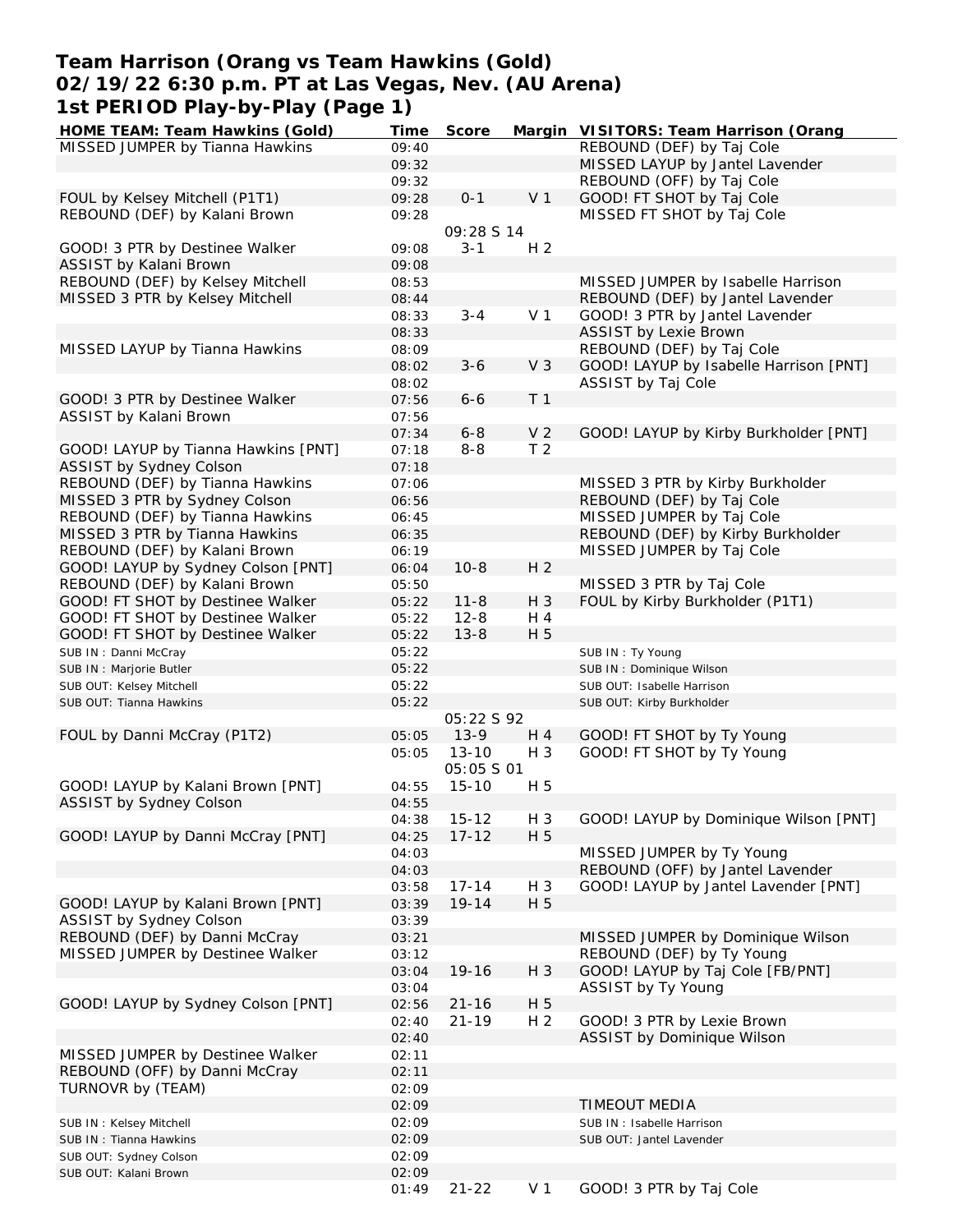# **Team Harrison (Orang vs Team Hawkins (Gold) 02/19/22 6:30 p.m. PT at Las Vegas, Nev. (AU Arena) 1st PERIOD Play-by-Play (Page 2)**

| HOME TEAM: Team Hawkins (Gold)    | Time  | Score             |                | Margin VISITORS: Team Harrison (Orang  |
|-----------------------------------|-------|-------------------|----------------|----------------------------------------|
|                                   | 01:49 |                   |                | ASSIST by Isabelle Harrison            |
| <b>TURNOVR by Kelsey Mitchell</b> | 01:32 |                   |                |                                        |
|                                   | 01:30 |                   |                | STEAL by Lexie Brown                   |
|                                   | 01:25 | $21 - 24$         | $V_3$          | GOOD! LAYUP by Dominique Wilson [PNT]  |
|                                   | 01:17 |                   |                | FOUL by Isabelle Harrison (P1T2)       |
|                                   |       | 01:17 P 06        |                |                                        |
| <b>TURNOVR by Marjorie Butler</b> | 01:09 |                   |                |                                        |
|                                   | 01:08 |                   |                | STEAL by Isabelle Harrison             |
| REBOUND (DEF) by Destinee Walker  | 01:04 |                   |                | MISSED JUMPER by Lexie Brown           |
| MISSED JUMPER by Kelsey Mitchell  | 00:57 |                   |                | REBOUND (DEF) by Taj Cole              |
| REBOUND (DEF) by Danni McCray     | 00:40 |                   |                | MISSED JUMPER by Lexie Brown           |
| GOOD! 3 PTR by Destinee Walker    | 00:31 | $24 - 24$         | T <sub>3</sub> |                                        |
| <b>ASSIST by Kelsey Mitchell</b>  | 00:31 |                   |                |                                        |
|                                   | 00:11 | $24 - 26$         | V <sub>2</sub> | GOOD! LAYUP by Isabelle Harrison [PNT] |
|                                   | 00:11 |                   |                | ASSIST by Taj Cole                     |
| GOOD! FT SHOT by Kelsey Mitchell  | 00:06 | $25 - 26$         | V <sub>1</sub> | FOUL by Taj Cole (P1T3)                |
| GOOD! FT SHOT by Kelsey Mitchell  | 00:06 | $26 - 26$         | T 4            |                                        |
|                                   |       | <i>00:06 S 06</i> |                |                                        |
|                                   | 00:00 |                   |                | MISSED 3 PTR by Taj Cole               |
|                                   | 00:00 |                   |                | REBOUND (OFF) by (TEAM)                |
|                                   |       |                   |                |                                        |

Team Hawkins (Gold) 26, Team Harrison (Orang 26

|                                              | $\mathsf{In}$ | Off | -2nd | Fast |                         |
|----------------------------------------------|---------------|-----|------|------|-------------------------|
| 1st period-only Paint T/O Chance Break Bench |               |     |      |      |                         |
| Team Harrison (Orang 14 5 3 2 6              |               |     |      |      | Score tied - 4 times.   |
| Team Hawkins (Gold) 12 0                     |               |     |      |      | Lead changed - 4 times. |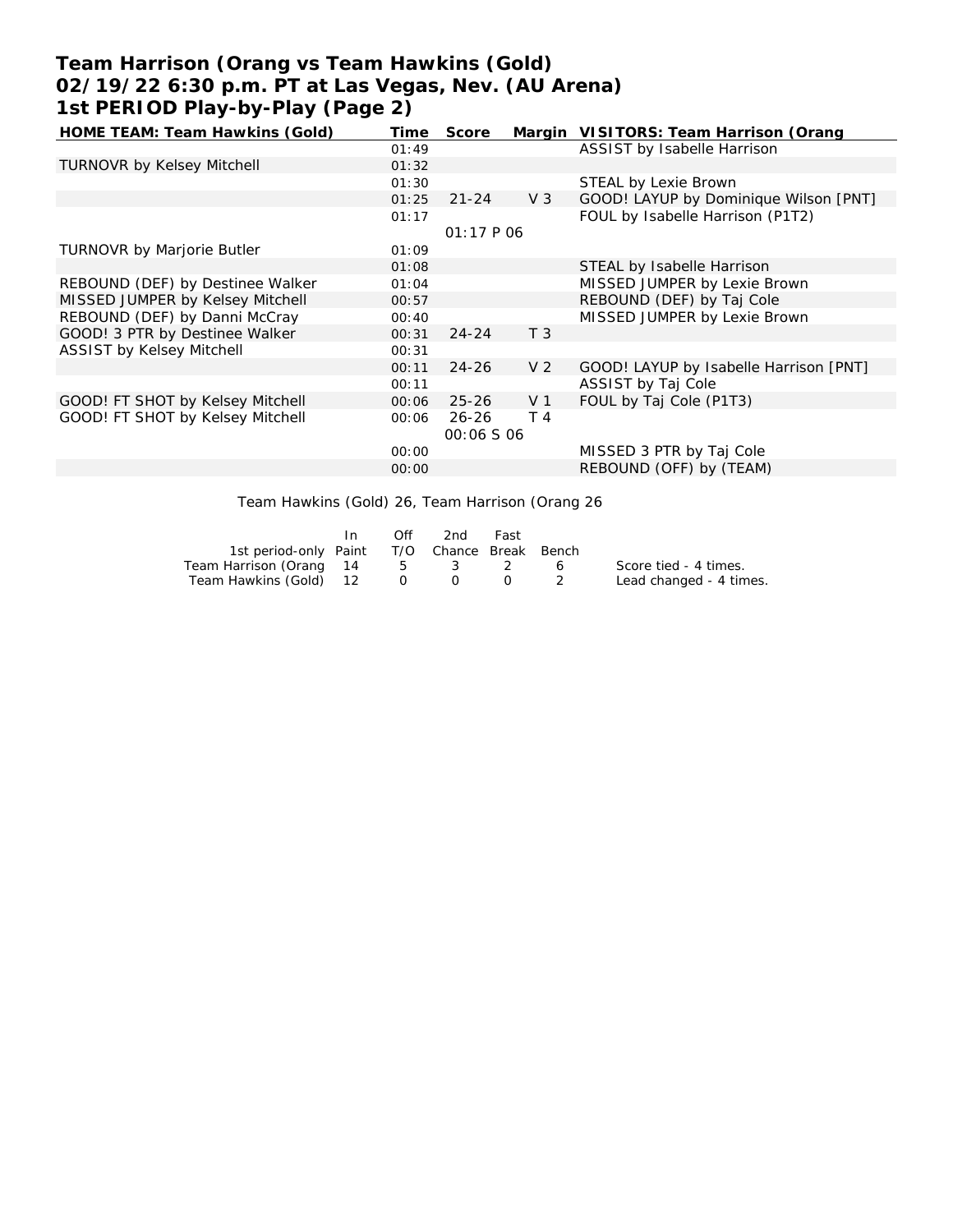## **Team Harrison (Orang vs Team Hawkins (Gold) 02/19/22 6:30 p.m. PT at Las Vegas, Nev. (AU Arena) 2nd PERIOD Play-by-Play (Page 1)**

| HOME TEAM: Team Hawkins (Gold)      | Time  | Score       |                | Margin VISITORS: Team Harrison (Orang  |
|-------------------------------------|-------|-------------|----------------|----------------------------------------|
| SUB IN: Toccara Ross                | 10:00 |             |                | SUB IN: Ty Young                       |
| SUB IN: Tina Roy                    | 10:00 |             |                | SUB IN: Dominique Wilson               |
| SUB OUT: Kelsey Mitchell            | 10:00 |             |                | SUB OUT: Taj Cole                      |
| SUB OUT: Kalani Brown               | 10:00 |             |                | SUB OUT: Jantel Lavender               |
| FOUL by Kelsey Mitchell (P2T3)      | 09:43 | $26 - 27$   | V <sub>1</sub> | GOOD! FT SHOT by Lexie Brown           |
|                                     | 09:43 | $26 - 28$   | V <sub>2</sub> | GOOD! FT SHOT by Lexie Brown           |
|                                     |       | 09:43 S 04  |                |                                        |
| TURNOVR by Tina Roy                 | 09:25 |             |                |                                        |
|                                     | 09:24 |             |                | STEAL by Lexie Brown                   |
| REBOUND (DEF) by Tina Roy           | 09:21 |             |                | MISSED LAYUP by Kirby Burkholder       |
| MISSED FT SHOT by Kelsey Mitchell   | 09:10 |             |                | FOUL by Dominique Wilson (P1T4)        |
| REBOUND (OFF) by (DEADBALL)         | 09:10 |             |                |                                        |
| GOOD! FT SHOT by Kelsey Mitchell    | 09:10 | $27 - 28$   | V <sub>1</sub> |                                        |
|                                     |       | 09:10 \$ 06 |                |                                        |
|                                     |       |             |                | MISSED 3 PTR by Dominique Wilson       |
|                                     | 08:56 |             |                |                                        |
|                                     | 08:56 |             |                | REBOUND (OFF) by (TEAM)                |
| FOUL by Toccara Ross (P1T4)         | 08:51 | $27 - 29$   | V <sub>2</sub> | GOOD! FT SHOT by Ty Young              |
|                                     | 08:51 | $27 - 30$   | V <sub>3</sub> | GOOD! FT SHOT by Ty Young              |
|                                     |       | 08:51 S 01  |                |                                        |
| MISSED JUMPER by Tianna Hawkins     | 08:31 |             |                | REBOUND (DEF) by Dominique Wilson      |
| REBOUND (DEF) by (TEAM)             | 08:16 |             |                | MISSED LAYUP by Isabelle Harrison      |
| SUB IN: Kalani Brown                | 08:14 |             |                |                                        |
| SUB OUT: Toccara Ross               | 08:14 |             |                |                                        |
| MISSED 3 PTR by Sydney Colson       | 08:00 |             |                | REBOUND (DEF) by Kirby Burkholder      |
|                                     | 07:50 | $27 - 32$   | V <sub>5</sub> | GOOD! LAYUP by Isabelle Harrison [PNT] |
|                                     | 07:50 |             |                | <b>ASSIST by Lexie Brown</b>           |
| GOOD! LAYUP by Tianna Hawkins [PNT] | 07:37 | 29-32       | V <sub>3</sub> |                                        |
| <b>ASSIST by Kelsey Mitchell</b>    | 07:37 |             |                |                                        |
| REBOUND (DEF) by Kalani Brown       | 07:24 |             |                | MISSED JUMPER by Isabelle Harrison     |
| GOOD! LAYUP by Tianna Hawkins [PNT] | 07:16 | $31 - 32$   | V <sub>1</sub> |                                        |
| ASSIST by Kelsey Mitchell           | 07:16 |             |                |                                        |
|                                     | 07:06 |             |                | TIMEOUT 30sec                          |
| SUB IN: Kelsey Mitchell             | 07:06 |             |                | SUB IN : Jantel Lavender               |
| SUB OUT: Tina Roy                   | 07:06 |             |                | SUB IN: Kiki Harrigan                  |
|                                     | 07:06 |             |                | SUB OUT: Isabelle Harrison             |
|                                     | 07:06 |             |                | SUB OUT: Ty Young                      |
|                                     | 06:57 | $31 - 34$   | $V_3$          | GOOD! JUMPER by Lexie Brown            |
| TURNOVR by Destinee Walker          | 06:38 |             |                |                                        |
|                                     | 06:37 |             |                | STEAL by Lexie Brown                   |
| REBOUND (DEF) by Destinee Walker    | 06:30 |             |                | MISSED 3 PTR by Kiki Harrigan          |
| GOOD! LAYUP by Tianna Hawkins [PNT] | 06:19 | $33 - 34$   | V 1            |                                        |
| ASSIST by Sydney Colson             | 06:19 |             |                |                                        |
|                                     | 05:57 |             |                | MISSED JUMPER by Jantel Lavender       |
|                                     | 05:57 |             |                | REBOUND (OFF) by (TEAM)                |
|                                     | 05:41 |             |                | TURNOVR by Dominique Wilson            |
| GOOD! JUMPER by Destinee Walker     |       | $35 - 34$   | H 1            |                                        |
|                                     | 05:22 |             |                |                                        |
| ASSIST by Kelsey Mitchell           | 05:22 |             |                |                                        |
|                                     | 05:00 |             |                | SUB IN : Isabelle Harrison             |
|                                     | 05:00 |             |                | SUB IN: Taj Cole                       |
|                                     | 05:00 |             |                | SUB OUT: Kiki Harrigan                 |
|                                     | 05:00 |             |                | SUB OUT: Dominique Wilson              |
|                                     | 04:54 | $35 - 37$   | V <sub>2</sub> | GOOD! 3 PTR by Lexie Brown             |
|                                     | 04:54 |             |                | ASSIST by Taj Cole                     |
| MISSED LAYUP by Destinee Walker     | 04:34 |             |                | BLOCK by Jantel Lavender               |
| REBOUND (OFF) by (TEAM)             | 04:34 |             |                |                                        |
| MISSED JUMPER by Kalani Brown       | 04:30 |             |                |                                        |
| REBOUND (OFF) by Tianna Hawkins     | 04:30 |             |                |                                        |
| MISSED LAYUP by Tianna Hawkins      | 04:24 |             |                | REBOUND (DEF) by Lexie Brown           |
| REBOUND (DEF) by Sydney Colson      | 04:11 |             |                | MISSED JUMPER by Lexie Brown           |
| GOOD! LAYUP by Tianna Hawkins [PNT] | 04:01 | $37 - 37$   | T 5            |                                        |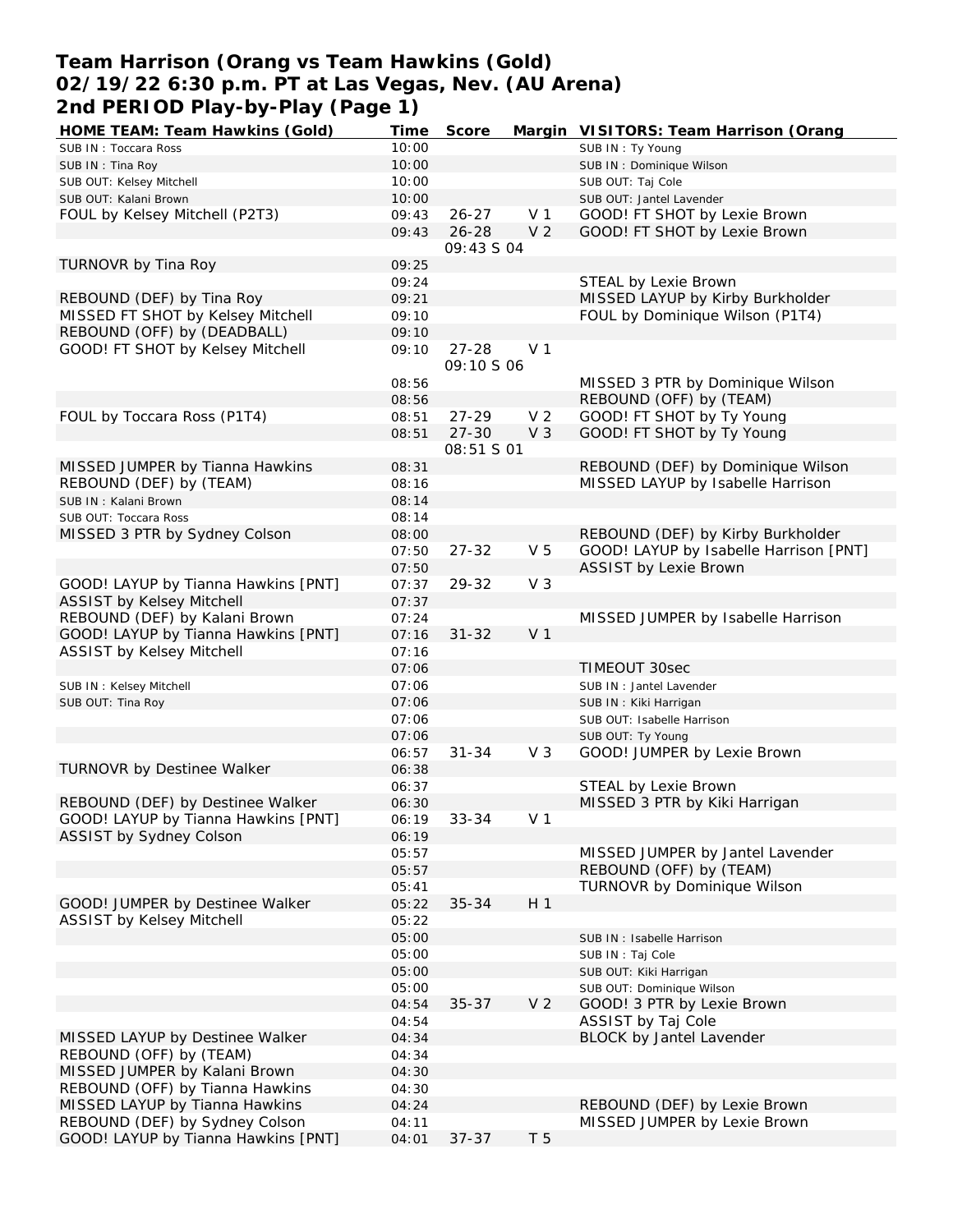## **Team Harrison (Orang vs Team Hawkins (Gold) 02/19/22 6:30 p.m. PT at Las Vegas, Nev. (AU Arena) 2nd PERIOD Play-by-Play (Page 2)**

| HOME TEAM: Team Hawkins (Gold)       | Time  | Score     |                | Margin VISITORS: Team Harrison (Orang |
|--------------------------------------|-------|-----------|----------------|---------------------------------------|
| ASSIST by Sydney Colson              | 04:01 |           |                |                                       |
|                                      | 03:43 | $37 - 40$ | V <sub>3</sub> | GOOD! 3 PTR by Kirby Burkholder       |
|                                      | 03:43 |           |                | ASSIST by Isabelle Harrison           |
| MISSED 3 PTR by Kelsey Mitchell      | 03:22 |           |                |                                       |
| REBOUND (OFF) by Destinee Walker     | 03:22 |           |                |                                       |
| MISSED LAYUP by Sydney Colson        | 03:11 |           |                | REBOUND (DEF) by Kirby Burkholder     |
|                                      | 03:01 |           |                | MISSED 3 PTR by Lexie Brown           |
|                                      | 03:01 |           |                | REBOUND (OFF) by Lexie Brown          |
|                                      | 02:48 | $37 - 42$ | V <sub>5</sub> | GOOD! JUMPER by Taj Cole              |
| GOOD! JUMPER by Kelsey Mitchell      | 02:38 | $39 - 42$ | V <sub>3</sub> |                                       |
|                                      | 02:16 | $39 - 44$ | V <sub>5</sub> | GOOD! JUMPER by Jantel Lavender [PNT] |
|                                      | 02:15 |           |                | ASSIST by Isabelle Harrison           |
| MISSED 3 PTR by Kelsey Mitchell      | 01:56 |           |                |                                       |
| REBOUND (OFF) by Tianna Hawkins      | 01:56 |           |                |                                       |
| SUB IN : Marjorie Butler             | 01:52 |           |                | SUB IN: Ty Young                      |
| SUB OUT: Kelsey Mitchell             | 01:52 |           |                | SUB OUT: Isabelle Harrison            |
| TURNOVR by (TEAM)                    | 01:38 |           |                |                                       |
| SUB IN: Danni McCray                 | 01:38 |           |                |                                       |
| SUB OUT: Tianna Hawkins              | 01:38 |           |                |                                       |
| REBOUND (DEF) by Sydney Colson       | 01:25 |           |                | MISSED 3 PTR by Jantel Lavender       |
| GOOD! LAYUP by Kalani Brown [FB/PNT] | 01:19 | $41 - 44$ | V <sub>3</sub> |                                       |
| ASSIST by Sydney Colson              | 01:19 |           |                |                                       |
|                                      | 01:11 |           |                | TURNOVR by Taj Cole                   |
| STEAL by Sydney Colson               | 01:10 |           |                |                                       |
| MISSED 3 PTR by Marjorie Butler      | 00:58 |           |                |                                       |
| REBOUND (OFF) by Sydney Colson       | 00:58 |           |                |                                       |
| MISSED 3 PTR by Sydney Colson        | 00:52 |           |                |                                       |
| REBOUND (OFF) by (TEAM)              | 00:52 |           |                |                                       |
| SUB IN: Kelsey Mitchell              | 00:49 |           |                |                                       |
| SUB OUT: Marjorie Butler             | 00:49 |           |                |                                       |
| MISSED 3 PTR by Destinee Walker      | 00:47 |           |                | REBOUND (DEF) by (TEAM)               |
|                                      | 00:28 | $41 - 46$ | V <sub>5</sub> | GOOD! LAYUP by Kirby Burkholder [PNT] |
|                                      | 00:28 |           |                | ASSIST by Jantel Lavender             |
| GOOD! LAYUP by Sydney Colson [PNT]   | 00:22 | $43 - 46$ | V <sub>3</sub> |                                       |
| ASSIST by Kelsey Mitchell            | 00:22 |           |                |                                       |
|                                      | 00:16 | 43-48     | V <sub>5</sub> | GOOD! LAYUP by Ty Young [PNT]         |
|                                      | 00:16 |           |                | <b>ASSIST by Lexie Brown</b>          |
| MISSED LAYUP by Sydney Colson        | 00:10 |           |                |                                       |
| REBOUND (OFF) by Destinee Walker     | 00:10 |           |                |                                       |

Team Harrison (Orang 48, Team Hawkins (Gold) 43

|                                              | Off | 2nd                                    | Fast |                |                         |
|----------------------------------------------|-----|----------------------------------------|------|----------------|-------------------------|
| 2nd period-only Paint T/O Chance Break Bench |     |                                        |      |                |                         |
| Team Harrison (Orang 8                       |     | $\begin{array}{ccc} 0 & 4 \end{array}$ |      | $\overline{a}$ | Score tied - 1 time.    |
| Team Hawkins (Gold) 12 2 0 2                 |     |                                        |      |                | Lead changed - 2 times. |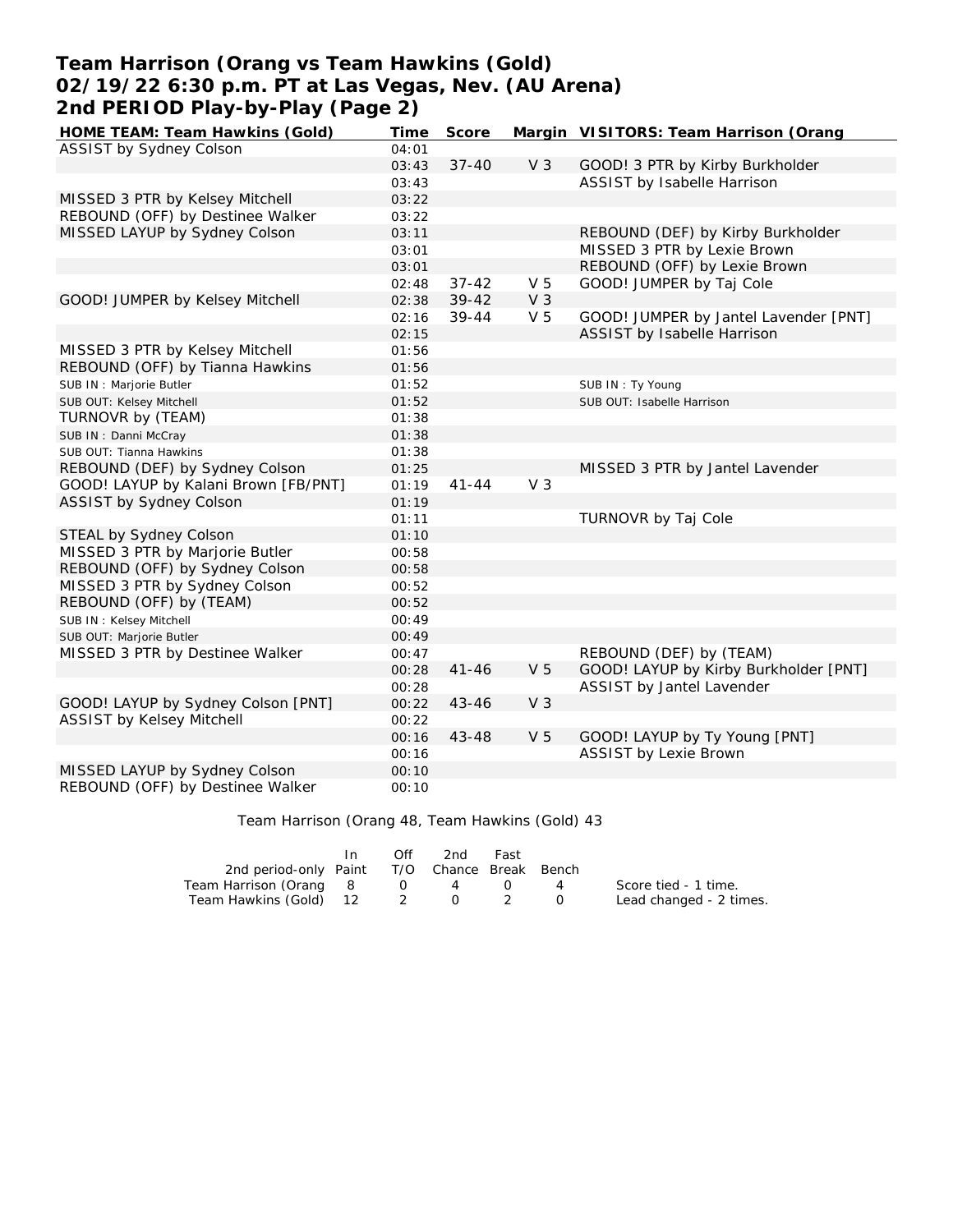# **Team Harrison (Orang vs Team Hawkins (Gold) 02/19/22 6:30 p.m. PT at Las Vegas, Nev. (AU Arena) 3rd PERIOD Play-by-Play (Page 1)**

| HOME TEAM: Team Hawkins (Gold)    | Time  | Score      |                 | Margin VISITORS: Team Harrison (Orang |
|-----------------------------------|-------|------------|-----------------|---------------------------------------|
|                                   | 10:00 |            |                 | SUB IN: Dominique Wilson              |
|                                   | 10:00 |            |                 | SUB OUT: Kirby Burkholder             |
|                                   | 09:48 | 43-51      | $V_8$           | GOOD! 3 PTR by Dominique Wilson       |
|                                   | 09:48 |            |                 | ASSIST by Taj Cole                    |
| GOOD! 3 PTR by Kelsey Mitchell    | 09:25 | 46-51      | V <sub>5</sub>  |                                       |
| ASSIST by Destinee Walker         | 09:25 |            |                 |                                       |
|                                   | 09:03 | 46-53      | V 7             | GOOD! JUMPER by Jantel Lavender       |
|                                   | 09:03 |            |                 | <b>ASSIST by Lexie Brown</b>          |
| TURNOVR by Kelsey Mitchell        | 08:48 |            |                 |                                       |
|                                   | 08:47 |            |                 | STEAL by Dominique Wilson             |
|                                   | 08:40 | 46-55      | V <sub>9</sub>  | GOOD! JUMPER by Isabelle Harrison     |
| GOOD! JUMPER by Kelsey Mitchell   | 08:31 | 48-55      | V 7             |                                       |
|                                   |       |            |                 | GOOD! JUMPER by Taj Cole              |
|                                   | 08:15 | 48-57      | V 9             |                                       |
| GOOD! LAYUP by Kalani Brown [PNT] | 08:06 | $50 - 57$  | V 7             |                                       |
| ASSIST by Sydney Colson           | 08:06 |            |                 |                                       |
| REBOUND (DEF) by Tianna Hawkins   | 07:45 |            |                 | MISSED JUMPER by Isabelle Harrison    |
| MISSED LAYUP by Sydney Colson     | 07:34 |            |                 |                                       |
| REBOUND (OFF) by Kalani Brown     | 07:34 |            |                 |                                       |
| MISSED LAYUP by Kalani Brown      | 07:34 |            |                 | REBOUND (DEF) by Isabelle Harrison    |
|                                   | 07:14 | 50-59      | V <sub>9</sub>  | GOOD! LAYUP by Taj Cole [PNT]         |
| TURNOVR by Kalani Brown           | 06:57 |            |                 |                                       |
| SUB IN: Danni McCray              | 06:57 |            |                 | SUB IN: Ty Young                      |
| SUB OUT: Kalani Brown             | 06:57 |            |                 | SUB IN: Becca Wann-Taylor             |
|                                   | 06:57 |            |                 | SUB OUT: Dominique Wilson             |
|                                   | 06:57 |            |                 | SUB OUT: Jantel Lavender              |
|                                   | 06:33 | $50 - 61$  | V 11            | GOOD! JUMPER by Dominique Wilson      |
| MISSED LAYUP by Tianna Hawkins    | 06:16 |            |                 |                                       |
| REBOUND (OFF) by Tianna Hawkins   | 06:16 |            |                 |                                       |
| GOOD! JUMPER by Danni McCray      | 06:06 | $52 - 61$  | V 9             |                                       |
| ASSIST by Sydney Colson           | 06:06 |            |                 |                                       |
| REBOUND (DEF) by Tianna Hawkins   | 05:42 |            |                 | MISSED LAYUP by Isabelle Harrison     |
|                                   | 05:35 |            |                 | FOUL by Becca Wann-Taylor (P1T1)      |
| SUB IN: Shannon McCallum          | 05:35 |            |                 |                                       |
| SUB OUT: Destinee Walker          | 05:35 |            |                 |                                       |
|                                   |       | 05:35 P 51 |                 |                                       |
|                                   |       |            |                 | REBOUND (DEF) by Ty Young             |
| MISSED JUMPER by Danni McCray     | 05:22 |            |                 |                                       |
|                                   | 05:15 | $52 - 64$  | V 12            | GOOD! 3 PTR by Becca Wann-Taylor      |
|                                   | 05:15 |            |                 | ASSIST by Ty Young                    |
| MISSED 3 PTR by Sydney Colson     | 05:04 |            |                 | REBOUND (DEF) by Isabelle Harrison    |
| REBOUND (DEF) by Tianna Hawkins   | 04:51 |            |                 | MISSED JUMPER by Ty Young             |
| GOOD! JUMPER by Tianna Hawkins    | 04:38 | 54-64      | V 10            |                                       |
| ASSIST by Sydney Colson           | 04:38 |            |                 |                                       |
| FOUL by Sydney Colson (P1T1)      | 04:22 |            |                 |                                       |
|                                   | 04:22 |            |                 | TIMEOUT media                         |
|                                   | 04:22 | 54-65      | V <sub>11</sub> | GOOD! FT SHOT by Dominique Wilson     |
|                                   | 04:22 | 54-66      | V <sub>12</sub> | GOOD! FT SHOT by Dominique Wilson     |
| SUB IN: Destinee Walker           | 04:22 |            |                 | SUB IN: Jantel Lavender               |
| SUB OUT: Sydney Colson            | 04:22 |            |                 | SUB IN: Dominique Wilson              |
|                                   | 04:22 |            |                 | SUB OUT: Isabelle Harrison            |
|                                   | 04:22 |            |                 | SUB OUT: Taj Cole                     |
|                                   |       | 04:22 S 38 |                 |                                       |
| MISSED 3 PTR by Destinee Walker   | 04:05 |            |                 | REBOUND (DEF) by Becca Wann-Taylor    |
|                                   | 03:41 | 54-68      | V 14            | GOOD! LAYUP by Ty Young [PNT]         |
|                                   | 03:41 |            |                 | ASSIST by Becca Wann-Taylor           |
| FOUL by Kelsey Mitchell (P3T2)    | 03:41 | 54-69      | V 15            | GOOD! FT SHOT by Ty Young             |
|                                   | 03:41 |            |                 | SUB IN: CC Andrews                    |
|                                   | 03:41 |            |                 | SUB OUT: Dominique Wilson             |
|                                   |       | 03:41 S 01 |                 |                                       |
| FOUL by Tianna Hawkins (P1T3)     | 03:34 |            |                 |                                       |
| TURNOVR by Tianna Hawkins         | 03:34 |            |                 |                                       |
|                                   |       |            |                 |                                       |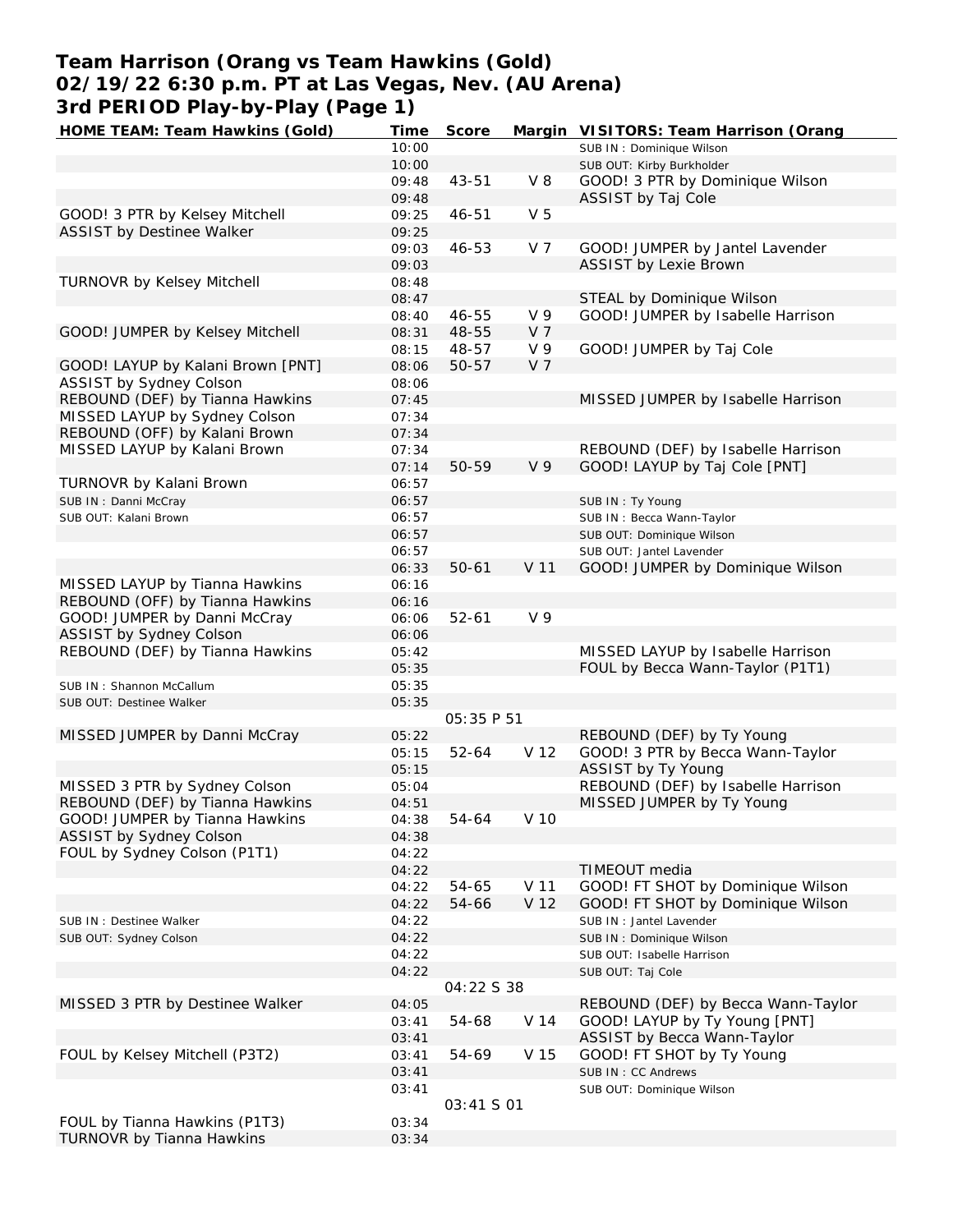## **Team Harrison (Orang vs Team Hawkins (Gold) 02/19/22 6:30 p.m. PT at Las Vegas, Nev. (AU Arena) 3rd PERIOD Play-by-Play (Page 2)**

| HOME TEAM: Team Hawkins (Gold)         | Time  | Score       |                 | Margin VISITORS: Team Harrison (Orang |
|----------------------------------------|-------|-------------|-----------------|---------------------------------------|
|                                        | 03:27 | $54 - 71$   | V 17            | GOOD! JUMPER by Becca Wann-Taylor     |
|                                        | 03:15 |             |                 | FOUL by Ty Young (P1T2)               |
| SUB IN: Kalani Brown                   | 03:15 |             |                 |                                       |
| SUB OUT: Danni McCray                  | 03:15 |             |                 |                                       |
|                                        |       | 03:15 P 21  |                 |                                       |
| GOOD! JUMPER by Destinee Walker        | 02:48 | 56-71       | V 15            |                                       |
|                                        | 02:35 |             |                 | TURNOVR by Lexie Brown                |
| STEAL by Tianna Hawkins                | 02:34 |             |                 |                                       |
| GOOD! LAYUP by Tianna Hawkins [FB/PNT] | 02:32 | 58-71       | V 13            |                                       |
| REBOUND (DEF) by Destinee Walker       | 02:17 |             |                 | MISSED JUMPER by Lexie Brown          |
| MISSED LAYUP by Tianna Hawkins         | 01:58 |             |                 |                                       |
| REBOUND (OFF) by Shannon McCallum      | 01:58 |             |                 |                                       |
| GOOD! FT SHOT by Shannon McCallum      | 01:52 | 59-71       | V <sub>12</sub> | FOUL by Becca Wann-Taylor (P2T3)      |
| MISSED FT SHOT by Shannon McCallum     | 01:52 |             |                 | REBOUND (DEF) by Jantel Lavender      |
|                                        | 01:52 |             |                 | SUB IN: Kiki Harrigan                 |
|                                        | 01:52 |             |                 | SUB OUT: Ty Young                     |
|                                        |       | 01: 52 S 42 |                 |                                       |
|                                        |       | 03:36 063   |                 |                                       |
| FOUL by Shannon McCallum (P1T4)        | 01:31 |             |                 |                                       |
|                                        | 01:31 |             |                 | SUB IN: Kirby Burkholder              |
|                                        | 01:31 |             |                 | SUB OUT: Becca Wann-Taylor            |
|                                        |       | 01:31 P 17  |                 |                                       |
|                                        | 01:24 |             |                 | MISSED 3 PTR by CC Andrews            |
|                                        | 01:24 |             |                 | REBOUND (OFF) by Kirby Burkholder     |
|                                        | 01:12 | 59-74       | V 15            | GOOD! 3 PTR by Kiki Harrigan          |
|                                        | 01:12 |             |                 | <b>ASSIST by Lexie Brown</b>          |
| MISSED LAYUP by Kalani Brown           | 00:59 |             |                 | REBOUND (DEF) by (TEAM)               |
|                                        | 00:42 | 59-76       | V 17            | GOOD! JUMPER by CC Andrews            |
| MISSED LAYUP by Kelsey Mitchell        | 00:36 |             |                 | REBOUND (DEF) by Kiki Harrigan        |
| REBOUND (DEF) by Shannon McCallum      | 00:27 |             |                 | MISSED 3 PTR by Kirby Burkholder      |
| GOOD! JUMPER by Shannon McCallum       | 00:08 | $61 - 76$   | V 15            |                                       |
| ASSIST by Kalani Brown                 | 00:08 |             |                 |                                       |
|                                        | 00:00 |             |                 | MISSED 3 PTR by Jantel Lavender       |
|                                        | 00:00 |             |                 | REBOUND (OFF) by (TEAM)               |

Team Harrison (Orang 76, Team Hawkins (Gold) 61

|                                              | Off | 2nd | Fast |      |                         |
|----------------------------------------------|-----|-----|------|------|-------------------------|
| 3rd period-only Paint T/O Chance Break Bench |     |     |      |      |                         |
| Team Harrison (Orang 4 6 3 0                 |     |     |      | - 20 | Score tied - 0 times.   |
| Team Hawkins (Gold) 4 2 3 2                  |     |     |      |      | Lead changed - 0 times. |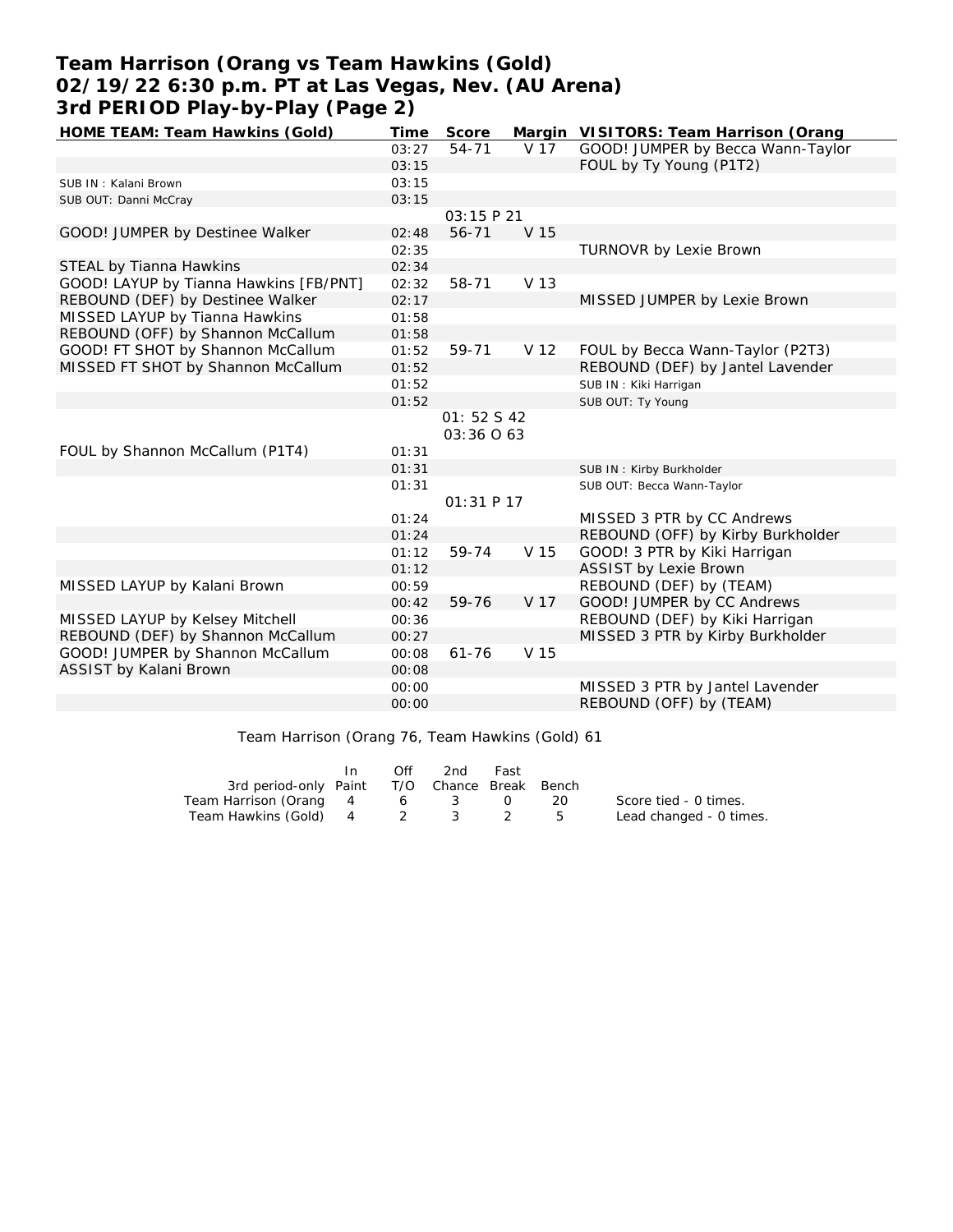## **Team Harrison (Orang vs Team Hawkins (Gold) 02/19/22 6:30 p.m. PT at Las Vegas, Nev. (AU Arena) 4th PERIOD Play-by-Play (Page 1)**

| HOME TEAM: Team Hawkins (Gold)      | Time  | Score             |                 | Margin VISITORS: Team Harrison (Orang  |
|-------------------------------------|-------|-------------------|-----------------|----------------------------------------|
|                                     | 10:00 |                   |                 | SUB IN: Dominique Wilson               |
|                                     | 10:00 |                   |                 | SUB IN: Kiki Harrigan                  |
|                                     | 10:00 |                   |                 | SUB IN: CC Andrews                     |
|                                     | 10:00 |                   |                 | SUB OUT: Kirby Burkholder              |
|                                     | 10:00 |                   |                 | SUB OUT: Jantel Lavender               |
|                                     | 10:00 |                   |                 | SUB OUT: Lexie Brown                   |
| GOOD! LAYUP by Kalani Brown [PNT]   | 09:50 | 63-76             | V 13            |                                        |
| ASSIST by Kelsey Mitchell           | 09:50 |                   |                 |                                        |
|                                     | 09:29 |                   |                 | MISSED JUMPER by Isabelle Harrison     |
|                                     |       |                   |                 |                                        |
|                                     | 09:29 |                   |                 | REBOUND (OFF) by CC Andrews            |
| REBOUND (DEF) by Sydney Colson      | 09:25 |                   |                 | MISSED LAYUP by CC Andrews             |
| GOOD! LAYUP by Tianna Hawkins [PNT] | 09:17 | 65-76             | V <sub>11</sub> |                                        |
| ASSIST by Sydney Colson             | 09:17 |                   |                 |                                        |
| MISSED FT SHOT by Tianna Hawkins    | 09:17 |                   |                 | FOUL by Isabelle Harrison (P2T4)       |
|                                     | 09:17 |                   |                 | REBOUND (DEF) by Kiki Harrigan         |
|                                     |       | 09:17521          |                 |                                        |
| FOUL by Kalani Brown (P1T5)         | 09:14 |                   |                 |                                        |
|                                     | 09:14 |                   |                 | SUB IN: Jantel Lavender                |
|                                     | 09:14 |                   |                 | SUB IN : Lexie Brown                   |
|                                     | 09:14 |                   |                 | SUB OUT: Kiki Harrigan                 |
|                                     | 09:14 |                   |                 | SUB OUT: CC Andrews                    |
|                                     |       | 09:14 P 12        |                 |                                        |
|                                     | 09:01 | 65-78             | V 13            | GOOD! LAYUP by Isabelle Harrison [PNT] |
|                                     |       |                   |                 | <b>ASSIST by Lexie Brown</b>           |
|                                     | 09:01 |                   |                 |                                        |
| MISSED LAYUP by Kalani Brown        | 08:53 |                   |                 | REBOUND (DEF) by Dominique Wilson      |
| FOUL by Kelsey Mitchell (P4T6)      | 08:37 |                   |                 |                                        |
|                                     |       | 08:37 P 04        |                 |                                        |
|                                     | 08:33 | 65-81             | V 16            | GOOD! 3 PTR by Taj Cole                |
|                                     | 08:33 |                   |                 | <b>ASSIST by Lexie Brown</b>           |
| MISSED JUMPER by Sydney Colson      | 08:02 |                   |                 |                                        |
| REBOUND (OFF) by Destinee Walker    | 08:02 |                   |                 |                                        |
| MISSED JUMPER by Kelsey Mitchell    | 07:58 |                   |                 |                                        |
| REBOUND (OFF) by Kalani Brown       | 07:58 |                   |                 |                                        |
| TURNOVR by Kalani Brown             | 07:55 |                   |                 |                                        |
|                                     | 07:53 |                   |                 | STEAL by Lexie Brown                   |
|                                     | 07:51 | 65-83             | V 18            | GOOD! LAYUP by Taj Cole [FB/PNT]       |
|                                     | 07:51 |                   |                 | <b>ASSIST by Lexie Brown</b>           |
| MISSED 3 PTR by Kelsey Mitchell     | 07:30 |                   |                 | REBOUND (DEF) by (TEAM)                |
|                                     | 07:28 |                   |                 | SUB IN: Ty Young                       |
|                                     | 07:28 |                   |                 |                                        |
|                                     |       |                   |                 | SUB OUT: Taj Cole                      |
|                                     | 07:18 | 65-85             | V 20            | GOOD! LAYUP by Lexie Brown [PNT]       |
|                                     | 07:18 |                   |                 | ASSIST by Isabelle Harrison            |
| GOOD! 3 PTR by Tianna Hawkins       | 06:57 | 68-85             | V 17            |                                        |
| ASSIST by Kelsey Mitchell           | 06:57 |                   |                 |                                        |
|                                     | 06:42 |                   |                 | TURNOVR by Lexie Brown                 |
| STEAL by Kalani Brown               | 06:41 |                   |                 |                                        |
| TURNOVR by Kalani Brown             | 06:39 |                   |                 |                                        |
|                                     | 06:38 |                   |                 | STEAL by Lexie Brown                   |
| FOUL by Kalani Brown (P2T7)         | 06:26 | 68-86             | V 18            | GOOD! FT SHOT by Ty Young              |
|                                     | 06:26 | 68-87             | V 19            | GOOD! FT SHOT by Ty Young              |
| SUB IN : Marjorie Butler            | 06:26 |                   |                 | SUB IN: Chelsea Phillips               |
| SUB OUT: Kelsey Mitchell            | 06:26 |                   |                 | SUB OUT: Isabelle Harrison             |
|                                     |       | <i>06:26 S 01</i> |                 |                                        |
| GOOD! LAYUP by Kalani Brown [PNT]   | 06:09 | 70-87             | V 17            |                                        |
| ASSIST by Sydney Colson             | 06:09 |                   |                 |                                        |
|                                     | 05:53 | 70-90             | V 20            | GOOD! 3 PTR by Chelsea Phillips        |
|                                     |       |                   |                 |                                        |
|                                     | 05:53 |                   |                 | ASSIST by Ty Young                     |
| GOOD! LAYUP by Kalani Brown [PNT]   | 05:36 | 72-90             | V 18            |                                        |
| ASSIST by Sydney Colson             | 05:36 |                   |                 |                                        |
|                                     | 05:21 |                   |                 | MISSED LAYUP by Chelsea Phillips       |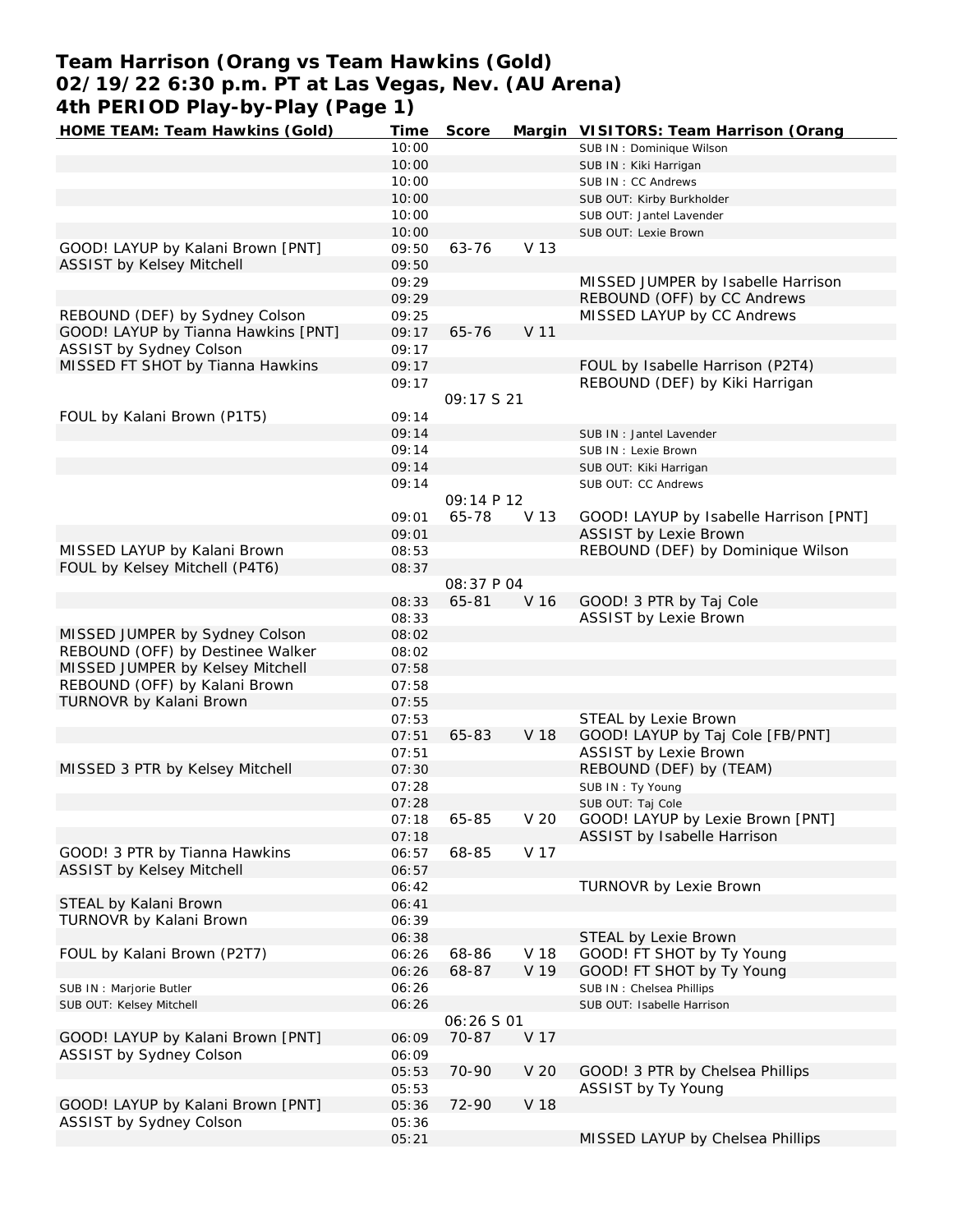## **Team Harrison (Orang vs Team Hawkins (Gold) 02/19/22 6:30 p.m. PT at Las Vegas, Nev. (AU Arena) 4th PERIOD Play-by-Play (Page 2)**

| HOME TEAM: Team Hawkins (Gold)       | Time  | Score               |                | Margin VISITORS: Team Harrison (Orang |
|--------------------------------------|-------|---------------------|----------------|---------------------------------------|
| <b>BLOCK by Tianna Hawkins</b>       | 05:21 |                     |                |                                       |
| REBOUND (DEF) by Tianna Hawkins      | 05:19 |                     |                |                                       |
| MISSED LAYUP by Tianna Hawkins       | 05:08 |                     |                |                                       |
| REBOUND (OFF) by Destinee Walker     | 05:08 |                     |                |                                       |
| GOOD! LAYUP by Destinee Walker [PNT] | 05:05 | 74-90               | V 16           |                                       |
| GOOD! FT SHOT by Destinee Walker     | 05:05 | 75-90               | V 15           | FOUL by Ty Young (P2T5)               |
|                                      |       | 05:05 \$92          |                |                                       |
|                                      | 04:53 |                     |                | TURNOVR by Jantel Lavender            |
| TIMEOUT MEDIA                        | 04:53 |                     |                |                                       |
|                                      | 04:53 |                     |                | SUB IN: Isabelle Harrison             |
|                                      | 04:53 |                     |                | SUB IN: Taj Cole                      |
|                                      | 04:53 |                     |                | SUB IN: Kirby Burkholder              |
|                                      | 04:53 |                     |                | SUB OUT: Chelsea Phillips             |
|                                      | 04:53 |                     |                | SUB OUT: Jantel Lavender              |
|                                      | 04:53 |                     |                | SUB OUT: Lexie Brown                  |
| GOOD! LAYUP by Destinee Walker [PNT] | 04:28 | 77-90               | V 13           |                                       |
| GOOD! FT SHOT by Destinee Walker     | 04:28 | 78-90<br>04:28 S 92 | V 12           | FOUL by Isabelle Harrison (P3T6)      |
|                                      | 04:13 |                     |                | MISSED LAYUP by Taj Cole              |
| REBOUND (DEF) by Tianna Hawkins      | 04:11 |                     |                |                                       |
|                                      | 03:48 |                     |                | FOUL by Dominique Wilson (P2T7)       |
|                                      |       |                     |                |                                       |
| SUB IN: Kelsey Mitchell              | 03:48 |                     |                |                                       |
| SUB OUT: Marjorie Butler             | 03:48 | 0348 P 92           |                |                                       |
|                                      |       |                     |                |                                       |
| MISSED 3 PTR by Destinee Walker      | 03:45 |                     |                |                                       |
| REBOUND (OFF) by Kelsey Mitchell     | 03:45 |                     |                |                                       |
| MISSED 3 PTR by Sydney Colson        | 03:38 |                     |                | REBOUND (DEF) by Taj Cole             |
|                                      | 03:14 |                     |                | TURNOVR by Taj Cole                   |
| STEAL by Kalani Brown                | 03:13 |                     |                |                                       |
| MISSED LAYUP by Sydney Colson        | 03:10 |                     |                |                                       |
| REBOUND (OFF) by Tianna Hawkins      | 03:10 |                     |                |                                       |
| GOOD! LAYUP by Tianna Hawkins [PNT]  | 03:06 | 80-90               | V 10           |                                       |
| REBOUND (DEF) by Kelsey Mitchell     | 02:51 |                     |                | MISSED JUMPER by Taj Cole             |
| MISSED LAYUP by Tianna Hawkins       | 02:37 |                     |                | REBOUND (DEF) by Isabelle Harrison    |
|                                      | 02:25 |                     |                | TIMEOUT 30sec                         |
|                                      | 02:25 |                     |                | SUB IN : Jantel Lavender              |
|                                      | 02:25 |                     |                | SUB OUT: Kirby Burkholder             |
|                                      | 02:20 | 80-92               | V 12           | GOOD! JUMPER by Isabelle Harrison     |
|                                      | 02:20 |                     |                | ASSIST by Taj Cole                    |
| GOOD! 3 PTR by Tianna Hawkins        | 02:05 | 83-92               | V <sub>9</sub> |                                       |
| ASSIST by Kelsey Mitchell            | 02:05 |                     |                |                                       |
| REBOUND (DEF) by Tianna Hawkins      | 01:38 |                     |                | MISSED 3 PTR by Jantel Lavender       |
| GOOD! FT SHOT by Tianna Hawkins      | 01:27 | 84-92               | $V_8$          | FOUL by Ty Young (P3T8)               |
| GOOD! FT SHOT by Tianna Hawkins      | 01:27 | 85-92               | V 7            |                                       |
|                                      |       | 01:27 P 21          |                |                                       |
| FOUL by Tianna Hawkins (P2T8)        | 01:19 |                     |                |                                       |
|                                      |       | 01:19P07            |                |                                       |
|                                      | 01:11 | 85-94               | V <sub>9</sub> | GOOD! LAYUP by Ty Young [PNT]         |
| GOOD! 3 PTR by Tianna Hawkins        | 01:01 | 88-94               | V6             |                                       |
| ASSIST by Sydney Colson              | 01:01 |                     |                |                                       |
|                                      | 00:39 | 88-97               | V 9            | GOOD! 3 PTR by Dominique Wilson       |
|                                      | 00:39 |                     |                | ASSIST by Isabelle Harrison           |
| GOOD! FT SHOT by Destinee Walker     | 00:32 | 89-97               | $V_8$          | FOUL by Taj Cole (P2T9)               |
| GOOD! FT SHOT by Destinee Walker     | 00:32 | 90-97               | V 7            |                                       |
| FOUL by Sydney Colson (P2T9)         | 00:28 | OO:32 P 92          |                | MISSED FT SHOT by Taj Cole            |
|                                      | 00:28 |                     |                | REBOUND (OFF) by (DEADBALL)           |
|                                      | 00:28 | 90-98               | $V_8$          | GOOD! FT SHOT by Taj Cole             |
| TIMEOUT 30sec                        | 00:28 |                     |                |                                       |
|                                      |       | 00:28 P 14          |                |                                       |
| MISSED 3 PTR by Tianna Hawkins       | 00:23 |                     |                |                                       |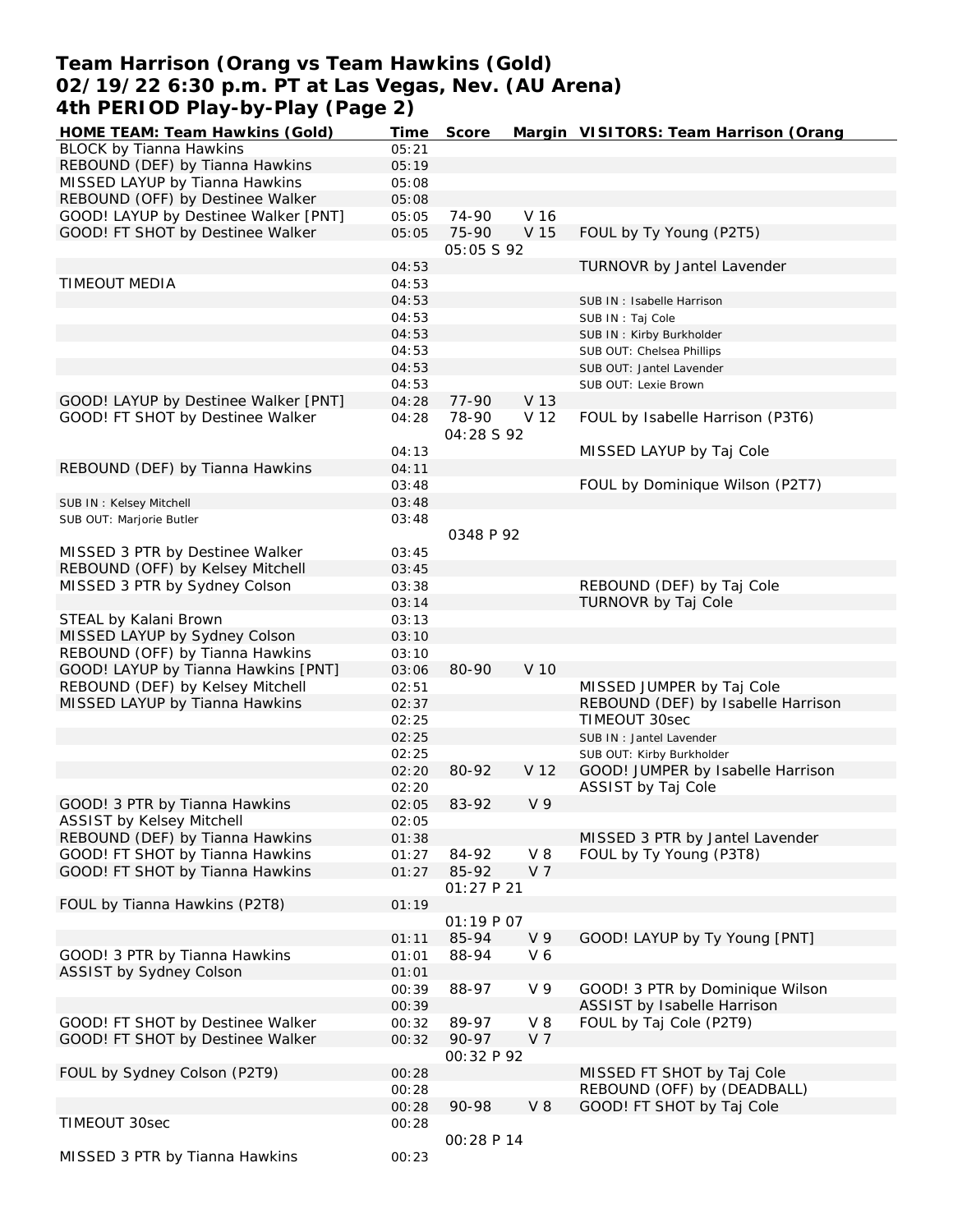# **Team Harrison (Orang vs Team Hawkins (Gold) 02/19/22 6:30 p.m. PT at Las Vegas, Nev. (AU Arena) 4th PERIOD Play-by-Play (Page 3)**

| HOME TEAM: Team Hawkins (Gold) |       | Time Score   |                 | Margin VISITORS: Team Harrison (Orang |  |  |
|--------------------------------|-------|--------------|-----------------|---------------------------------------|--|--|
|                                | 00:23 |              |                 | REBOUND (DEF) by Jantel Lavender      |  |  |
| FOUL by Sydney Colson (P3T10)  | 00:13 | 90-99        | V 9             | GOOD! FT SHOT by Dominique Wilson     |  |  |
|                                | 00:13 | 90-100       | V <sub>10</sub> | GOOD! FT SHOT by Dominique Wilson     |  |  |
| <i>00:13 P 38</i>              |       |              |                 |                                       |  |  |
| GOOD! 3 PTR by Kalani Brown    |       | 00:06 93-100 | V <sub>7</sub>  |                                       |  |  |
| ASSIST by Kelsey Mitchell      | 00:06 |              |                 |                                       |  |  |

Team Harrison (Orang 100, Team Hawkins (Gold) 93

|                                              | $\mathsf{In}$ | Off         | 2nd         | Fast |      |                         |
|----------------------------------------------|---------------|-------------|-------------|------|------|-------------------------|
| 4th period-only Paint T/O Chance Break Bench |               |             |             |      |      |                         |
| Team Harrison (Orang 8                       |               |             | 4 0 2       |      | - 12 | Score tied - 0 times.   |
| Team Hawkins (Gold) 14                       |               | $5^{\circ}$ | $5^{\circ}$ |      |      | Lead changed - 0 times. |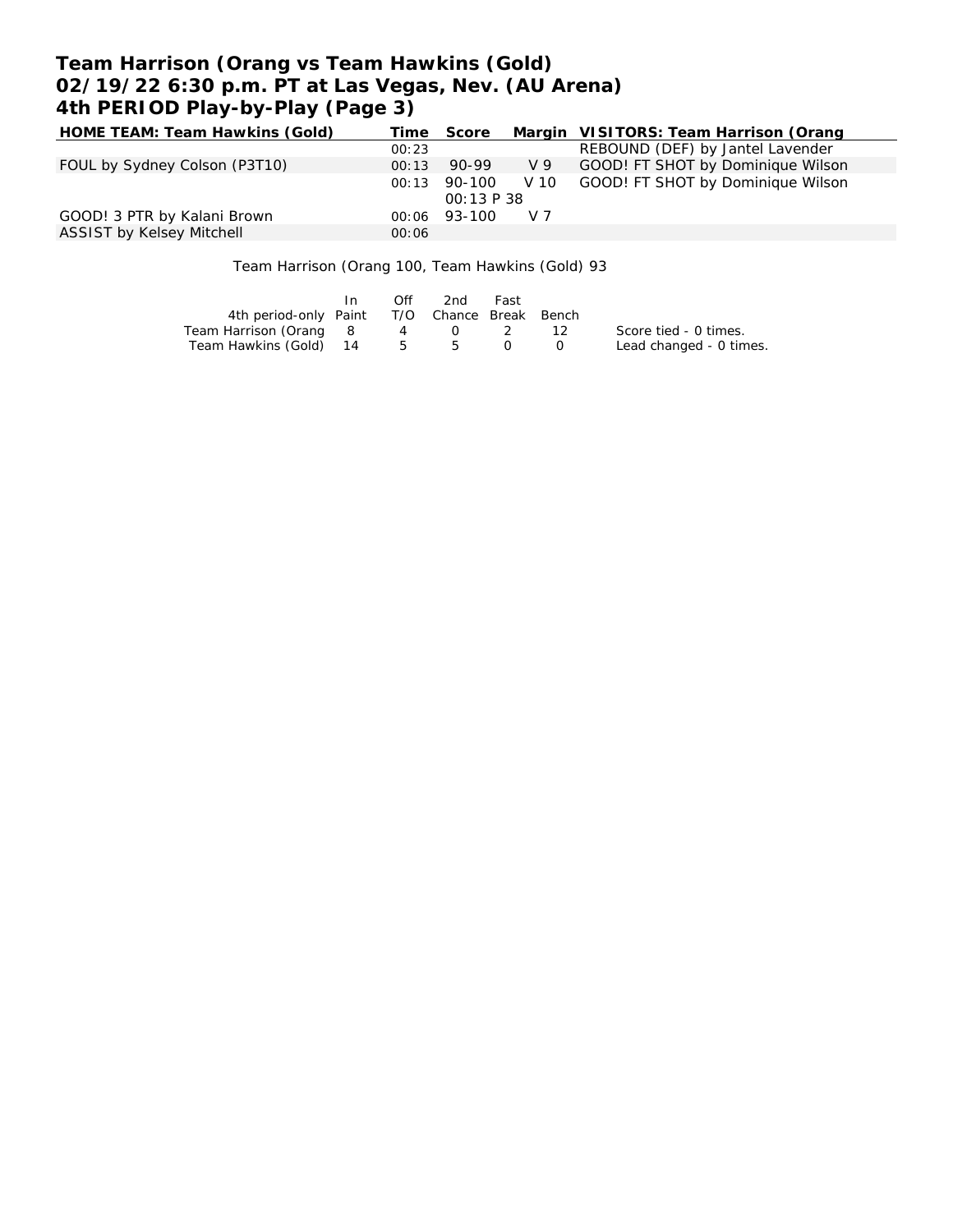### **Official Basketball Box Score -- 1st Period-Only Team Harrison (Orang vs Team Hawkins (Gold) 02/19/22 6:30 p.m. PT at Las Vegas, Nev. (AU Arena)**

**Team Harrison (Orang 26**

|    |                          |         | Total     | $3-Ptr$       | Rebounds |          |                |                |          |                 |   |          |            |          |          |
|----|--------------------------|---------|-----------|---------------|----------|----------|----------------|----------------|----------|-----------------|---|----------|------------|----------|----------|
| ## | Player                   |         | FG-FGA    | <b>FG-FGA</b> | FT-FTA   | Off Def  |                | Tot            | PF       | TP              | A | TO       | <b>Blk</b> | Stll     | Min      |
| 02 | <b>Isabelle Harrison</b> | $\star$ | $2 - 3$   | $0-0$         | $0-0$    | $\Omega$ | O              | O              |          | 4               |   |          | O          |          | 6        |
| 04 | Lexie Brown              | $\star$ | $1 - 3$   | $1 - 1$       | $0 - 0$  | 0        | $\Omega$       | $\overline{O}$ | $\Omega$ | 3 <sub>l</sub>  |   | $\Omega$ | $\Omega$   |          | 10       |
| 07 | Jantel Lavender          | $\star$ | $2 - 3$   | 1-1           | $0 - 0$  |          |                | 2              | $\Omega$ | 5               | O |          | O          |          |          |
| 14 | Taj Cole                 | $\star$ | $2 - 6$   | $1 - 3$       | $1 - 2$  | 1        | $\overline{4}$ | 5              |          | $\vert 6 \vert$ | 2 | O        | $\Omega$   |          | 10       |
| 20 | Kirby Burkholder         | $\star$ | $1 - 2$   | $0 - 1$       | $0 - 0$  | 0        |                |                |          | $\overline{2}$  | O | $\cap$   | $\Omega$   |          | 4        |
| 01 | Ty Young                 |         | $O - 1$   | $0 - 0$       | $2 - 2$  | O        |                |                | $\Omega$ | $\overline{2}$  |   | $\Omega$ | $\Omega$   | $\Omega$ | 5        |
| 38 | Dominique Wilson         |         | $2 - 3$   | $O-O$         | $0-0$    | 0        | ∩              | 0              | $\Omega$ | 4               |   |          | $\Omega$   |          | 5        |
|    | Team                     |         |           |               |          |          | $\Omega$       | 1              |          |                 |   |          |            |          |          |
|    | Totals                   |         | $10 - 21$ | $3 - 6$       | $3 - 4$  | 3        |                | 10             | 3        | 26              | 6 |          | O          | 2        |          |
|    | FG %: 10-21<br>47.6%     |         |           |               |          |          |                |                |          |                 |   |          |            |          | Deadball |

| FU 70.     | I U-Z I | 41.070 |
|------------|---------|--------|
| $3FG \%$ : | 3-6     | 50.0%  |
| $FT\%$ :   | $3 - 4$ | 75.0%  |

**Team Hawkins (Gold) 26**

|    |                                                                                         |         | Total    | $3-$ Ptr             |         | Rebounds       |               |                |           |                |          |          |          |          |                           |
|----|-----------------------------------------------------------------------------------------|---------|----------|----------------------|---------|----------------|---------------|----------------|-----------|----------------|----------|----------|----------|----------|---------------------------|
| ## | Player                                                                                  |         |          | FG-FGA FG-FGA FT-FTA |         | Off Def Tot    |               |                | <b>PF</b> | TPI            | A        | TO I     | Blk      | Stll     | Min                       |
| 06 | Kelsey Mitchell                                                                         | $\star$ | $0 - 2$  | $0 - 1$              | $2 - 2$ | O              |               |                |           | 2              |          |          | 0        | O        | 6                         |
| 21 | Tianna Hawkins                                                                          | $\star$ | $1 - 4$  | $0 - 1$              | $0 - 0$ | $\overline{O}$ | 2             | $\overline{2}$ | 0         | $\overline{2}$ | 0        | O        | $\Omega$ | $\Omega$ | 6                         |
| 24 | Kalani Brown                                                                            | $\star$ | $2 - 2$  | $0 - 0$              | $0 - 0$ | $\overline{O}$ | 3             | 3              | $\Omega$  | 4              | 2        | $\Omega$ | O        | 0        |                           |
| 51 | <b>Sydney Colson</b>                                                                    | $\star$ | $2 - 3$  | $0 - 1$              | $0-0$   | $\overline{O}$ | $\Omega$      | $\overline{O}$ | $\Omega$  | 4              | 3        | $\Omega$ | 0        | O        |                           |
| 92 | Destinee Walker                                                                         | $\star$ | $3 - 5$  | $3 - 3$              | $3 - 3$ | 0              |               | 1              | $\Omega$  | 12             | 0        | O        | O        | O.       | 10                        |
| 43 | Marjorie Butler                                                                         |         | $0 - 0$  | $0 - 0$              | $0 - 0$ | $\Omega$       | $\Omega$      | 0              | O         | $\overline{O}$ | O        |          | $\Omega$ | 0        | 5                         |
| 73 | Danni McCray                                                                            |         | 1 - 1    | $0-0$                | $0-0$   |                | $\mathcal{P}$ | 3              |           | 2              | $\Omega$ | O        | $\Omega$ |          | 5                         |
|    | Team                                                                                    |         |          |                      |         | $\Omega$       | $\Omega$      | 0              |           |                |          |          |          |          |                           |
|    | Totals                                                                                  |         | $9 - 17$ | $3 - 6$              | $5 - 5$ | 1              | 9             | $\overline{O}$ | 2         | 26             | 6        | 3        | O        | 0I       |                           |
|    | $FG \%$ :<br>52.9%<br>$9 - 17$<br>3FG %:<br>50.0%<br>$3-6$<br>FT %:<br>100.0<br>$5 - 5$ |         |          |                      |         |                |               |                |           |                |          |          |          |          | Deadball<br>Rebounds<br>0 |

Officials: Josh Reed, Kat Barker, Simona Petronyte Sandoval Technical fouls: Team Harrison (Orang-None. Team Hawkins (Gold)-None. Attendance:

| Score by periods     | ∣st | 2nd | 3rd | 4th | $\tau$ otal |          |       | Ofi | 2nd    | Fast  |       |
|----------------------|-----|-----|-----|-----|-------------|----------|-------|-----|--------|-------|-------|
| Team Harrison (Orang | つん  |     |     |     |             | Points   | Paint | T/C | Chance | Break | Bench |
| Team Hawkins (Gold)  | 26  |     |     |     |             | QQ<br>98 |       |     |        |       |       |

Last FG - 99 1st-00:11, 98 1st-00:31. Largest lead - 99 by 3 1st-08:02, 98 by 5 1st-05:22. 99 led for 02:36. 98 led for 04:50. Game was tied for 22:34.

| . .<br>------ | .             | . |   | - - -          |
|---------------|---------------|---|---|----------------|
| 14            | $\mathcal{L}$ |   |   | 6              |
| 12            | $\Omega$      | ∩ | ∩ | $\overline{2}$ |
|               |               |   |   |                |
|               |               |   |   |                |

Rebounds 0

Score tied - 4 times. Lead changed - 4 times.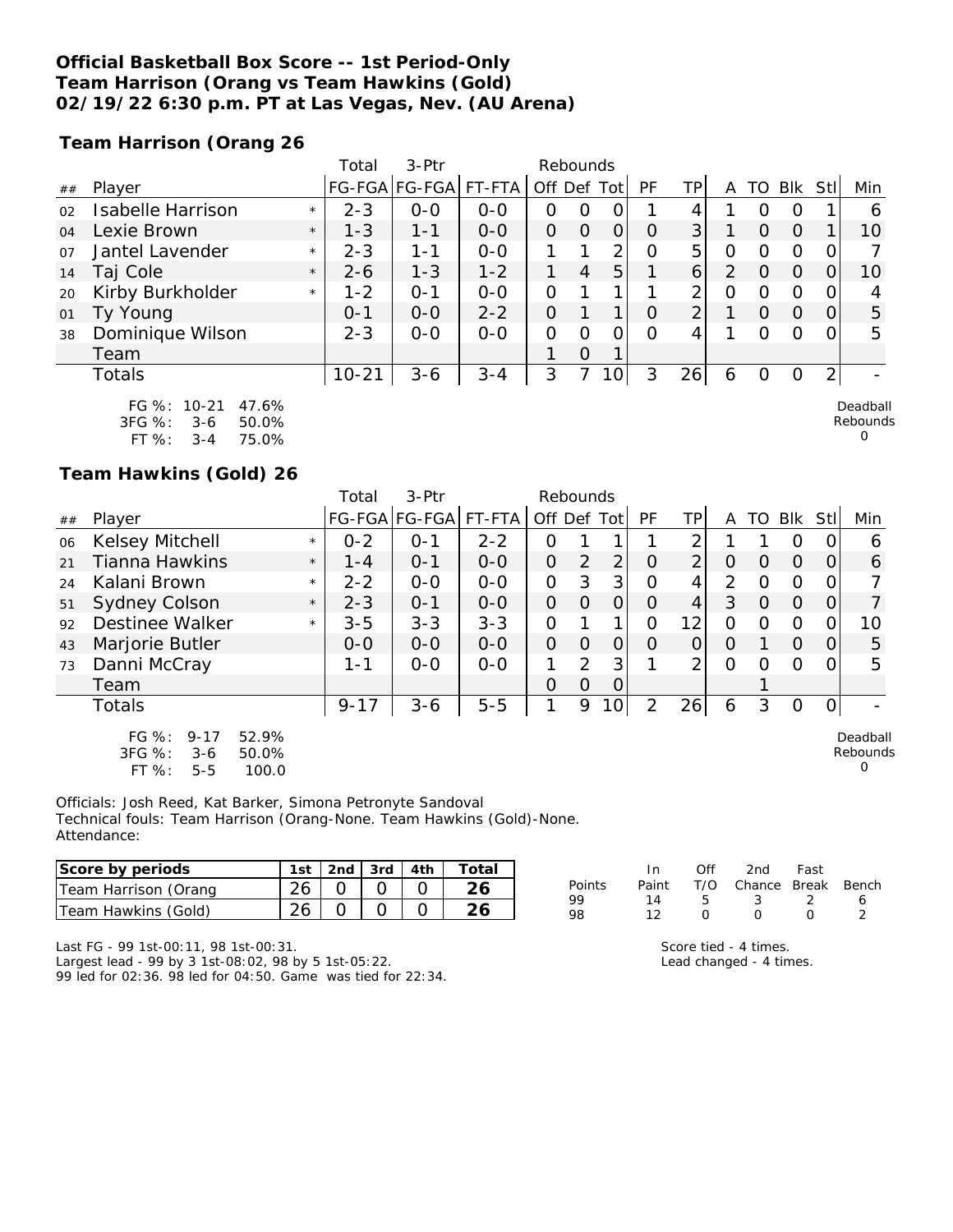### **Official Basketball Box Score -- 2nd Period-Only Team Harrison (Orang vs Team Hawkins (Gold) 02/19/22 6:30 p.m. PT at Las Vegas, Nev. (AU Arena)**

**Team Harrison (Orang 22**

|    |                                                              |         | Total    | $3-$ Ptr             |         | Rebounds       |          |                |    |                |                |    |            |                |                      |
|----|--------------------------------------------------------------|---------|----------|----------------------|---------|----------------|----------|----------------|----|----------------|----------------|----|------------|----------------|----------------------|
| ## | Player                                                       |         |          | FG-FGA FG-FGA FT-FTA |         | Off Def Tot    |          |                | PF | ΤP             | A              | TO | <b>Blk</b> | Stll           | Min                  |
| 02 | <b>Isabelle Harrison</b>                                     | $\star$ | $1 - 3$  | $0-0$                | $0-0$   | O              | O        | 0              | O  | 2              | 2              |    | 0          |                | 6                    |
| 04 | Lexie Brown                                                  | $\star$ | $2 - 4$  | $1 - 2$              | $2 - 2$ |                | 1        | 2 <sub>1</sub> | O  | $\overline{7}$ | $\overline{2}$ | O  | $\Omega$   | 2              | 10                   |
| 07 | Jantel Lavender                                              | $\star$ | $1 - 3$  | $O - 1$              | $0 - 0$ | $\mathcal{O}$  | $\Omega$ | 0              | 0  | 2              |                | Ω  | 1          |                |                      |
| 14 | Taj Cole                                                     | $\star$ | 1-1      | $0 - 0$              | $O-O$   | $\Omega$       | $\Omega$ | $\Omega$       | O  | $\overline{2}$ |                |    | $\Omega$   | 0              | 5                    |
| 20 | Kirby Burkholder                                             | $\star$ | $2 - 3$  | $1 - 1$              | $0 - 0$ | $\mathbf{O}$   | 2        | 2              | Ω  | 5              | Ο              | Ω  | 0          |                | 10                   |
| 01 | Ty Young                                                     |         | 1-1      | $0 - 0$              | $2 - 2$ | 0              | $\Omega$ | 0              | O  | 4              | O              | Ω  | $\Omega$   |                | 4                    |
| 12 | Kiki Harrigan                                                |         | $0 - 1$  | $0 - 1$              | $0 - 0$ | $\mathcal{O}$  | $\circ$  | $\mathcal{O}$  | Ω  | O              | 0              | Ω  | $\Omega$   |                | ⌒                    |
| 38 | Dominique Wilson                                             |         | $O - 1$  | $O - 1$              | $0 - 0$ | $\Omega$       |          | 1              |    | $\overline{O}$ | $\circ$        |    | $\Omega$   | Ω              | 5                    |
|    | Team                                                         |         |          |                      |         | $\overline{2}$ |          | 3 <sup>1</sup> |    |                |                |    |            |                |                      |
|    | Totals                                                       |         | $8 - 17$ | $2 - 6$              | $4 - 4$ | 3              | 5        | 8 <sup>1</sup> |    | $22 \vert$     | 6              | 2  |            | 2 <sub>1</sub> |                      |
|    | $FG \%$ :<br>47.1%<br>$8 - 17$<br>3FG %:<br>33.3%<br>$2 - 6$ |         |          |                      |         |                |          |                |    |                |                |    |            |                | Deadball<br>Rebounds |

FT %: 4-4 100.0

#### **Team Hawkins (Gold) 17**

|    |                                                                                    |         | Total         | 3-Ptr         | Rebounds |                |                |                |                |                |                |                |              |          |                      |
|----|------------------------------------------------------------------------------------|---------|---------------|---------------|----------|----------------|----------------|----------------|----------------|----------------|----------------|----------------|--------------|----------|----------------------|
| ## | Player                                                                             |         | <b>FG-FGA</b> | FG-FGA FT-FTA |          | Off Def Tot    |                |                | PF             | TP             | A              | TO             | <b>Blk</b>   | Stll     | Min                  |
| 06 | <b>Kelsey Mitchell</b>                                                             | $\star$ | $1 - 3$       | $0 - 2$       | $1 - 2$  | 0              | 0              | 0              |                | 3              | 4              | O              | 0            | O        | 6                    |
| 21 | Tianna Hawkins                                                                     | $\star$ | $4-6$         | $0 - 0$       | $0-0$    | 2              | $\overline{O}$ | $\overline{2}$ | 0              | 8              | $\overline{O}$ | $\Omega$       | $\Omega$     | $\cup$   | 8                    |
| 24 | Kalani Brown                                                                       | $\star$ | $1 - 2$       | $0-0$         | $0-0$    | $\overline{O}$ | 1              | 1              | O              | 2              | $\overline{O}$ | 0              | $\Omega$     | 0        | 8                    |
| 51 | <b>Sydney Colson</b>                                                               | $\star$ | $1 - 5$       | $0 - 2$       | $0-0$    | 1.             | $\overline{2}$ | 3              | $\overline{O}$ | $\overline{2}$ | 3              | $\overline{O}$ | $\Omega$     |          | 10                   |
| 92 | Destinee Walker                                                                    | $\star$ | $1 - 3$       | $0 - 1$       | $O-O$    | $\overline{2}$ |                | 3              | $\overline{O}$ | 2              | 0              |                | $\mathbf{O}$ | 0        | 10                   |
| 35 | Tina Roy                                                                           |         | $O-O$         | $0 - 0$       | $0 - 0$  | $\overline{O}$ |                | $\mathbf{1}$   | 0              | 0              | $\Omega$       |                | $\Omega$     | $\Omega$ | 2                    |
| 40 | <b>Toccara Ross</b>                                                                |         | $0-0$         | $O-O$         | $0-0$    | 0              | 0              | 0              |                | 0              | $\Omega$       | 0              | $\Omega$     | 0        |                      |
| 43 | Marjorie Butler                                                                    |         | $0 - 1$       | $0 - 1$       | $0-0$    | $\overline{O}$ | $\overline{O}$ | $\mathcal{O}$  | $\Omega$       | $\overline{O}$ | $\Omega$       | 0              | $\Omega$     | $\Omega$ |                      |
| 73 | Danni McCray                                                                       |         | $0 - 0$       | $0 - 0$       | $0 - 0$  | $\overline{O}$ | $\Omega$       | 0              | 0              | O              | $\Omega$       | 0              | $\Omega$     | 0        |                      |
|    | Team                                                                               |         |               |               |          | $\overline{2}$ | 1              | 3              |                |                |                |                |              |          |                      |
|    | <b>Totals</b>                                                                      |         | $8 - 20$      | $0 - 6$       | $1 - 2$  | 7              | 6              | 3              | 2              | 17             | 7              | 3              | $\Omega$     |          |                      |
|    | FG %:<br>$8 - 20$<br>40.0%<br>3FG %:<br>0.0%<br>$0 - 6$<br>FT%<br>$1 - 2$<br>50.0% |         |               |               |          |                |                |                |                |                |                |                |              |          | Deadball<br>Rebounds |

Officials: Josh Reed, Kat Barker, Simona Petronyte Sandoval Technical fouls: Team Harrison (Orang-None. Team Hawkins (Gold)-None. Attendance:

| Score by periods     |                 |  | 1st 2nd 3rd 4th Total |
|----------------------|-----------------|--|-----------------------|
| Team Harrison (Orang | 22 <sub>1</sub> |  |                       |
| Team Hawkins (Gold)  |                 |  |                       |

|        | In.   | Off              | 2nd                    | Fast             |              |
|--------|-------|------------------|------------------------|------------------|--------------|
| Points | Paint |                  | T/O Chance Break Bench |                  |              |
| QQ     | я     | $\left( \right)$ | 4                      | $\left( \right)$ |              |
| 98     | 12.   |                  | $\left( \right)$       |                  | $\mathbf{I}$ |

0

Last FG - 99 2nd-00:16, 98 2nd-00:22. Largest lead - 99 by 5 2nd-07:50, 98 by 5 1st-05:22. 99 led for 28:51. 98 led for 00:28. Game was tied for -9:-25. Score tied - 2 times. Lead changed - 2 times.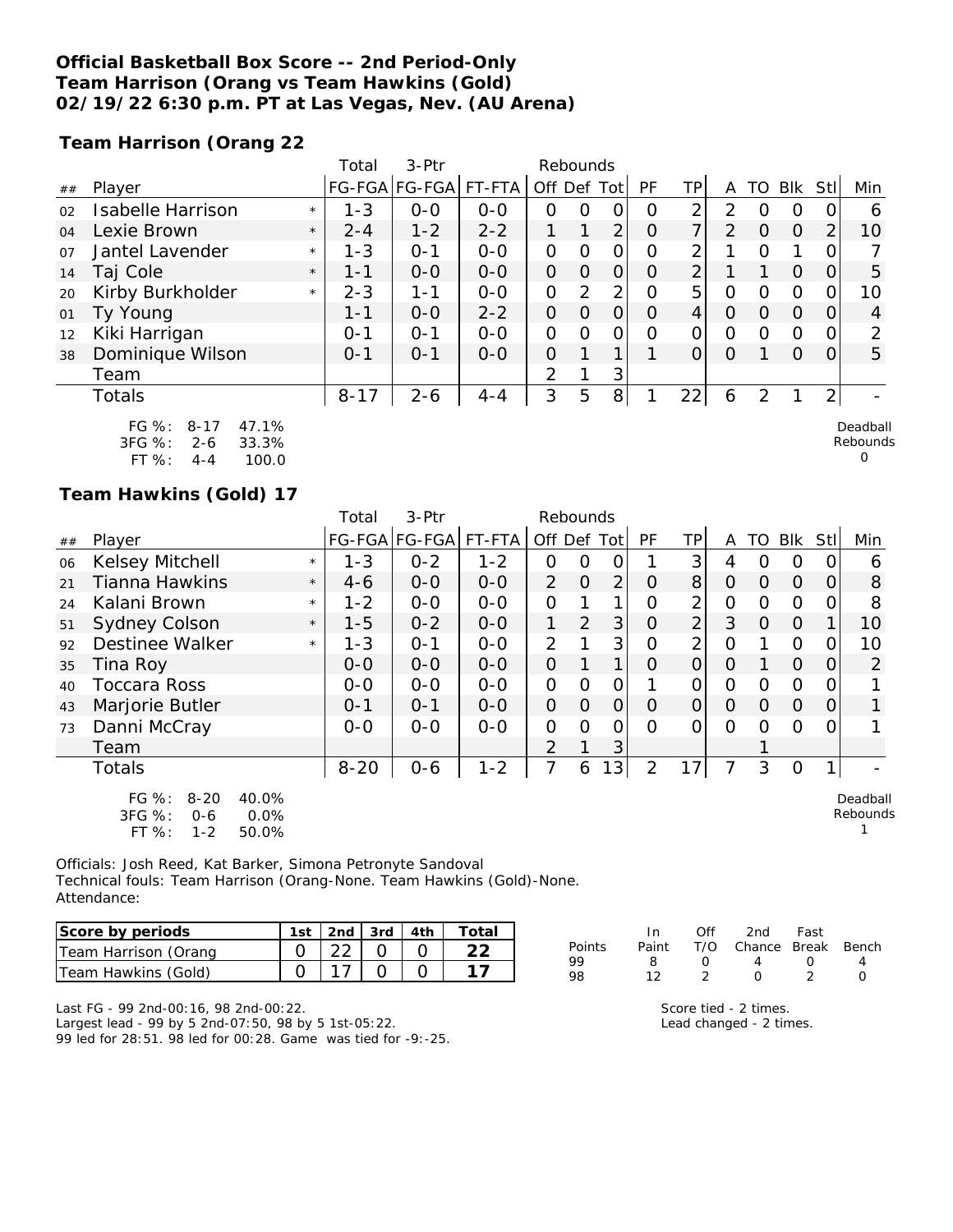### **Official Basketball Box Score -- 3rd Period-Only Team Harrison (Orang vs Team Hawkins (Gold) 02/19/22 6:30 p.m. PT at Las Vegas, Nev. (AU Arena)**

**Team Harrison (Orang 28**

|    |                                                    |         | Total     | 3-Ptr         |         | Rebounds       |                |                |                |                |                |          |            |          |                      |
|----|----------------------------------------------------|---------|-----------|---------------|---------|----------------|----------------|----------------|----------------|----------------|----------------|----------|------------|----------|----------------------|
| ## | Player                                             |         |           | FG-FGA FG-FGA | FT-FTA  | Off Def Tot    |                |                | <b>PF</b>      | TPI            | A              | TO       | <b>BIK</b> | Stll     | Min                  |
| 02 | <b>Isabelle Harrison</b>                           | $\star$ | $1 - 3$   | $0 - 0$       | $0 - 0$ | 0              | 2              | 2              | O              | 2              | 0              | O        | O          | O        | 5                    |
| 04 | Lexie Brown                                        | $\star$ | $0 - 1$   | $0 - 0$       | $0-0$   | 0              | $\Omega$       | $\overline{O}$ | $\Omega$       | $\overline{O}$ | 2              |          | $\Omega$   | $\Omega$ | 10                   |
| 07 | Jantel Lavender                                    | $\star$ | $1 - 2$   | $0 - 1$       | $O-O$   | $\overline{O}$ |                | 1              | $\Omega$       | 2 <sub>1</sub> | $\Omega$       | $\circ$  | $\Omega$   | 0        |                      |
| 14 | Taj Cole                                           | $\star$ | $2 - 2$   | $O-O$         | $0-0$   | $\overline{O}$ | $\overline{O}$ | $\overline{O}$ | $\Omega$       | $\overline{4}$ |                | $\Omega$ | $\Omega$   | 0        | 5                    |
| 20 | Kirby Burkholder                                   | $\star$ | $O - 1$   | $O - 1$       | $0-0$   | 1              | $\Omega$       |                | $\Omega$       | $\Omega$       | $\Omega$       | $\Omega$ | $\circ$    | 0        |                      |
| 01 | Ty Young                                           |         | $1 - 2$   | $0-0$         | $1 - 1$ | $\mathcal{O}$  |                |                |                | 3 <sup>1</sup> |                | $\Omega$ | $\Omega$   | $\Omega$ | 5                    |
| 12 | Kiki Harrigan                                      |         | 1-1       | 1-1           | $0-0$   | $\overline{O}$ |                |                | O              | 3              | $\overline{O}$ | 0        | $\circ$    | 0        |                      |
| 17 | Becca Wann-Taylor                                  |         | $2 - 2$   | $1 - 1$       | $0 - 0$ | $\overline{O}$ |                |                | $\overline{2}$ | 5 <sup>1</sup> | 1              | $\Omega$ | $\Omega$   | 0        | 5                    |
| 38 | Dominique Wilson                                   |         | $2 - 2$   | $1 - 1$       | $2 - 2$ | O              | $\Omega$       | $\Omega$       | $\Omega$       | 7 <sup>1</sup> | $\Omega$       | $\Omega$ | $\Omega$   |          | 3                    |
| 63 | <b>CC Andrews</b>                                  |         | $1 - 2$   | $0 - 1$       | $0 - 0$ | $\overline{O}$ | $\Omega$       | $\overline{O}$ | $\Omega$       | $\overline{2}$ | $\Omega$       | $\Omega$ | $\Omega$   | 0        | 3                    |
|    | Team                                               |         |           |               |         |                |                | 2              |                |                |                |          |            |          |                      |
|    | Totals                                             |         | $11 - 18$ | $3 - 6$       | $3 - 3$ | 2              |                | 9              | 3              | 28             | 5              |          | $\Omega$   | 1        |                      |
|    | 61.1%<br>FG %: 11-18<br>$3FG \%$<br>50.0%<br>$3-6$ |         |           |               |         |                |                |                |                |                |                |          |            |          | Deadball<br>Rebounds |

3FG %: 3-6 50.0% FT %: 3-3 100.0

Rebounds 0

#### **Team Hawkins (Gold) 18**

|    |                                                                                       |         | Total    | 3-Ptr                |         |             | Rebounds       |                |           |                |          |          |          |          |                           |
|----|---------------------------------------------------------------------------------------|---------|----------|----------------------|---------|-------------|----------------|----------------|-----------|----------------|----------|----------|----------|----------|---------------------------|
| ## | Player                                                                                |         |          | FG-FGA FG-FGA FT-FTA |         | Off Def Tot |                |                | <b>PF</b> | ΤP             | A        | TO.      | Blk      | Stll     | Min                       |
| 06 | Kelsey Mitchell                                                                       | $\star$ | $2 - 3$  | 1-1                  | $0 - 0$ | 0           | 0              | 0              |           | 5              | Ω        |          | O        |          | 10                        |
| 21 | <b>Tianna Hawkins</b>                                                                 | $\star$ | $2 - 4$  | $0 - 0$              | $0 - 0$ | 1           | 3              | $\overline{4}$ |           | 4              | $\Omega$ |          | $\Omega$ |          | 10                        |
| 24 | Kalani Brown                                                                          | $\star$ | $1 - 3$  | $0 - 0$              | $0 - 0$ | 1           | $\Omega$       | 1              | O         | 2              |          |          | $\circ$  | 0        | 6                         |
| 51 | <b>Sydney Colson</b>                                                                  | $\star$ | $0 - 2$  | $O - 1$              | $0 - 0$ | 0           | $\Omega$       | $\mathbf 0$    |           | 0              | 3        | $\Omega$ | $\Omega$ | $\Omega$ | 5                         |
| 92 | Destinee Walker                                                                       | $\star$ | $1 - 2$  | $O - 1$              | $O - O$ | 0           |                | 1              | 0         | 2              |          | 0        | $\circ$  | O        | 8                         |
| 42 | Shannon McCallum                                                                      |         | $1 - 1$  | $O-O$                | $1 - 2$ |             |                | 2              |           | 3              | $\Omega$ | $\Omega$ | $\Omega$ | 0        | 5                         |
| 73 | Danni McCray                                                                          |         | $1 - 2$  | $0 - 0$              | $O - O$ | 0           | O              | 0              | $\Omega$  | $\overline{2}$ | $\Omega$ | $\Omega$ | $\Omega$ | 0        | 3                         |
|    | Team                                                                                  |         |          |                      |         | O           | $\overline{O}$ | 0              |           |                |          |          |          |          |                           |
|    | Totals                                                                                |         | $8 - 17$ | $1 - 3$              | $1 - 2$ | 3           | 5              | 8              | 4         | 18             | 5        | 3        | O        |          |                           |
|    | FG %:<br>$8 - 17$<br>47.1%<br>3FG %:<br>33.3%<br>$1 - 3$<br>FT %:<br>$1 - 2$<br>50.0% |         |          |                      |         |             |                |                |           |                |          |          |          |          | Deadball<br>Rebounds<br>O |

Officials: Josh Reed, Kat Barker, Simona Petronyte Sandoval Technical fouls: Team Harrison (Orang-None. Team Hawkins (Gold)-None. Attendance:

| Score by periods     | 1st | $\vert$ 2nd $\vert$ 3rd $\vert$ 4th $\vert$ |  | Total |
|----------------------|-----|---------------------------------------------|--|-------|
| Team Harrison (Orang |     |                                             |  |       |
| Team Hawkins (Gold)  |     |                                             |  |       |

|               | $\ln$ | Off | 2nd                          | Fast             |    |
|---------------|-------|-----|------------------------------|------------------|----|
| <b>Points</b> |       |     | Paint T/O Chance Break Bench |                  |    |
| 99            |       | 6.  | -3-                          | $\left( \right)$ | 20 |
| 98            |       |     | $\mathcal{L}$                |                  | ь  |
|               |       |     |                              |                  |    |

Last FG - 99 3rd-00:42, 98 3rd-00:08. Largest lead - 99 by 17 3rd-03:27, 98 by 5 1st-05:22. 99 led for 10:00. 98 led for 00:00. Game was tied for 00:00. Score tied - 0 times. Lead changed - 0 times.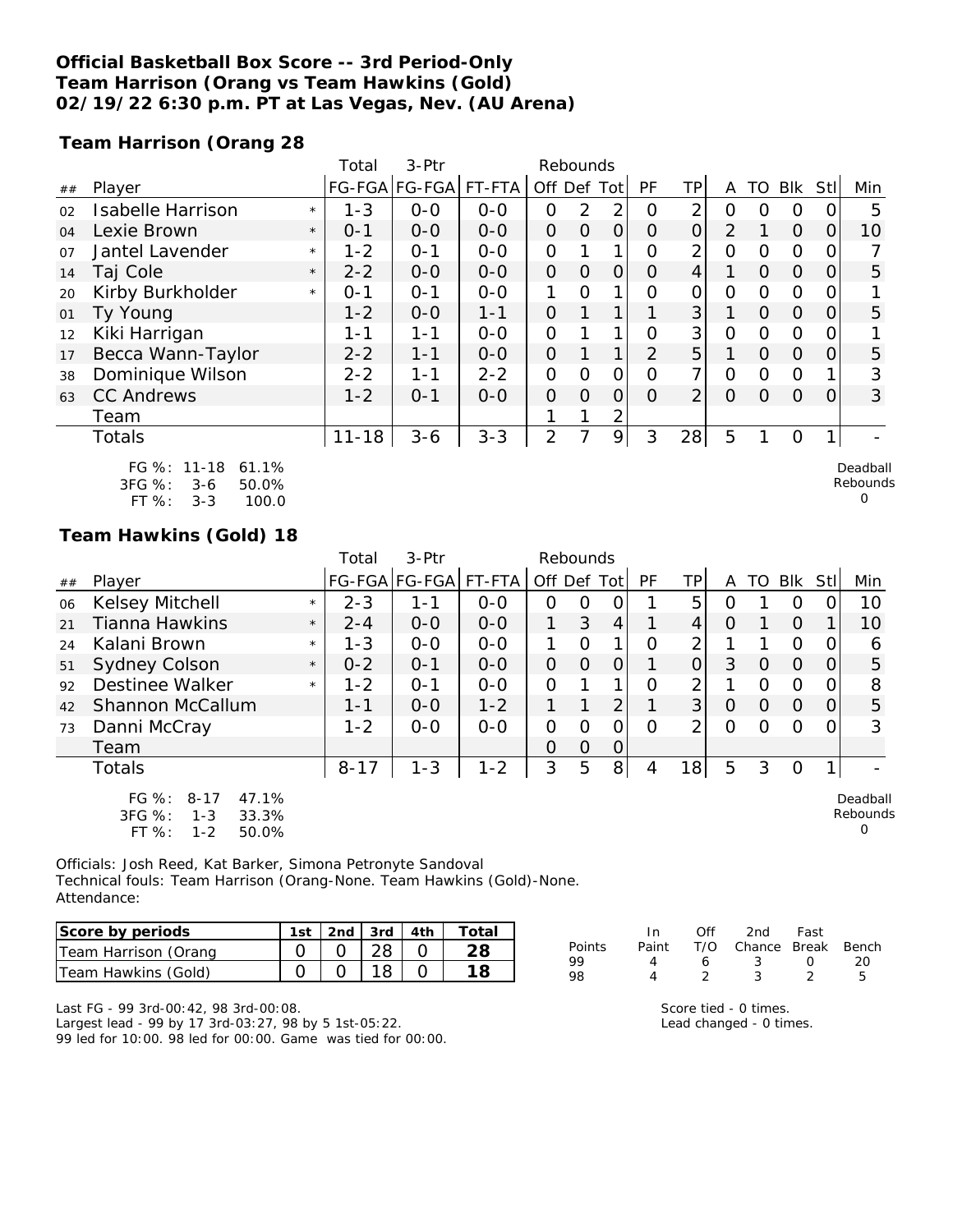### **Official Basketball Box Score -- 4th Period-Only Team Harrison (Orang vs Team Hawkins (Gold) 02/19/22 6:30 p.m. PT at Las Vegas, Nev. (AU Arena)**

**Team Harrison (Orang 24**

|    |                                                                                       |         | Total    | 3-Ptr         |         | Rebounds       |                |                |          |                 |                |                |            |                |                      |
|----|---------------------------------------------------------------------------------------|---------|----------|---------------|---------|----------------|----------------|----------------|----------|-----------------|----------------|----------------|------------|----------------|----------------------|
| ## | Player                                                                                |         |          | FG-FGA FG-FGA | FT-FTA  | Off Def Tot    |                |                | PF       | TP              | A              | TO             | <b>Blk</b> | StII           | Min                  |
| 02 | <b>Isabelle Harrison</b>                                                              | $\star$ | $2 - 3$  | $0-0$         | $0-0$   | $\overline{O}$ |                | 1              | 2        | 4               | $\overline{2}$ | 0              | 0          |                | 8                    |
| 04 | Lexie Brown                                                                           | $\star$ | $1 - 1$  | $0-0$         | $O-O$   | $\overline{O}$ | $\Omega$       | $\overline{O}$ | $\Omega$ | $\overline{2}$  | 3              | 1              | $\Omega$   | 2              | 4                    |
| 07 | Jantel Lavender                                                                       | $\star$ | $0 - 1$  | $O - 1$       | $0-0$   | O              |                |                | O        | O               | 0              |                | 0          |                | 6                    |
| 14 | Taj Cole                                                                              | $\star$ | $2 - 4$  | $1 - 1$       | $1 - 2$ | $\overline{O}$ |                | 1              |          | $\vert 6 \vert$ |                | 1.             | $\Omega$   | 0              |                      |
| 20 | Kirby Burkholder                                                                      | $\star$ | $O-O$    | $0-0$         | $0-0$   | O              | 0              | 0              | 0        | 0               | 0              | 0              | $\Omega$   | O              | 2                    |
| 01 | Ty Young                                                                              |         | $1 - 1$  | $O-O$         | $2 - 2$ | $\overline{O}$ | $\overline{O}$ | $\overline{O}$ | 2        | $\overline{4}$  | 1              | $\overline{O}$ | $\Omega$   | 0              |                      |
| 12 | Kiki Harrigan                                                                         |         | $0-0$    | $O-O$         | $O-O$   | $\overline{O}$ |                | 1              | O        | O               | $\overline{O}$ | $\mathcal{O}$  | $\Omega$   | 0              | $0+$                 |
| 37 | <b>Chelsea Phillips</b>                                                               |         | $1 - 2$  | $1 - 1$       | $O-O$   | $\overline{O}$ | $\Omega$       | $\overline{O}$ | $\Omega$ | 3 <sup>1</sup>  | $\overline{O}$ | $\Omega$       | $\Omega$   | 0              |                      |
| 38 | Dominique Wilson                                                                      |         | 1-1      | $1 - 1$       | $2 - 2$ | $\overline{O}$ |                |                |          | 5               | $\Omega$       | 0              | $\Omega$   | Ω              | 10                   |
| 63 | <b>CC Andrews</b>                                                                     |         | $0 - 1$  | $0 - 0$       | $0-0$   | 1              | $\Omega$       | 1              | $\Omega$ | $\overline{O}$  | $\Omega$       | $\Omega$       | $\Omega$   | $\Omega$       | $0+$                 |
|    | Team                                                                                  |         |          |               |         | O              |                |                |          |                 |                |                |            |                |                      |
|    | Totals                                                                                |         | $8 - 14$ | $3 - 4$       | $5 - 6$ | 1              | 6              | 7              | 6        | 24              | 7              | 3              | $\Omega$   | $\overline{2}$ |                      |
|    | 57.1%<br>FG %:<br>$8 - 14$<br>3FG %:<br>75.0%<br>$3 - 4$<br>FT %:<br>83.3%<br>$5 - 6$ |         |          |               |         |                |                |                |          |                 |                |                |            |                | Deadball<br>Rebounds |

## **Team Hawkins (Gold) 32**

|    |                                                                               |         | Total     | $3-$ Ptr             |         | Rebounds       |          |                 |                |                |                |    |          |                |                           |
|----|-------------------------------------------------------------------------------|---------|-----------|----------------------|---------|----------------|----------|-----------------|----------------|----------------|----------------|----|----------|----------------|---------------------------|
| ## | Player                                                                        |         |           | FG-FGA FG-FGA FT-FTA |         | Off Def Tot    |          |                 | PF             | TPI            | A              | TO | Blk      | StII           | Min                       |
| 06 | Kelsey Mitchell                                                               | $\star$ | $0 - 2$   | $O - 1$              | $0 - 0$ |                |          | 2               |                |                | 4              | O  | O        | O              |                           |
| 21 | <b>Tianna Hawkins</b>                                                         | $\star$ | $5 - 8$   | $3 - 4$              | $2 - 3$ |                | 3        | $\overline{4}$  |                | 15             | $\Omega$       | O  |          | 0              | 10                        |
| 24 | Kalani Brown                                                                  | $\star$ | $4 - 5$   | 1-1                  | $0-0$   |                | $\Omega$ | 1               | $\overline{2}$ | 9              | $\Omega$       | 2  | $\circ$  | $\overline{2}$ | 10                        |
| 51 | <b>Sydney Colson</b>                                                          | $\star$ | $0 - 3$   | $O - 1$              | $0 - 0$ | $\overline{O}$ |          | 1               | $\mathcal{P}$  | $\overline{O}$ | $\overline{4}$ | 0  | $\Omega$ | 0              | 10                        |
| 92 | Destinee Walker                                                               | $\star$ | $2 - 3$   | $O - 1$              | $4 - 4$ | $\overline{2}$ | 0        | 2               | O              | 8              | $\overline{O}$ | O  | $\Omega$ | O.             | 10                        |
| 43 | Marjorie Butler                                                               |         | $0 - 0$   | $0 - 0$              | $O - O$ | $\overline{O}$ | $\Omega$ | $\Omega$        | $\Omega$       | 0              | $\Omega$       | Ω  | $\Omega$ | 0              | 2                         |
|    | Team                                                                          |         |           |                      |         | O              | 0        | 0               |                |                |                |    |          |                |                           |
|    | Totals                                                                        |         | $11 - 21$ | $4 - 8$              | $6 - 7$ | 5              | 5        | 10 <sup>1</sup> | 6              | 32             | 8              | 2  |          | $\overline{2}$ |                           |
|    | FG %: 11-21<br>52.4%<br>3FG %:<br>$4 - 8$<br>50.0%<br>FT%<br>$6 - 7$<br>85.7% |         |           |                      |         |                |          |                 |                |                |                |    |          |                | Deadball<br>Rebounds<br>O |

Officials: Josh Reed, Kat Barker, Simona Petronyte Sandoval Technical fouls: Team Harrison (Orang-None. Team Hawkins (Gold)-None. Attendance:

| Score by periods     | 1st - |  | $\vert$ 2nd $\vert$ 3rd $\vert$ 4th $\vert$ | Total |
|----------------------|-------|--|---------------------------------------------|-------|
| Team Harrison (Orang |       |  |                                             |       |
| Team Hawkins (Gold)  |       |  |                                             |       |

Last FG - 99 4th-00:39, 98 4th-00:06. Largest lead - 99 by 20 4th-07:18, 98 by 5 1st-05:22. 99 led for 00:00. 98 led for 00:00. Game was tied for 00:00.

|        | In.   | ∩ff | 2nd                    | Fast             |                  |
|--------|-------|-----|------------------------|------------------|------------------|
| Points | Paint |     | T/O Chance Break Bench |                  |                  |
| QQ     | Χ     |     | $\left( \right)$       | - 2              | 12               |
| 98     | 14    | 5   | 5                      | $\left( \right)$ | $\left( \right)$ |
|        |       |     |                        |                  |                  |

Score tied - 0 times.

Lead changed - 0 times.